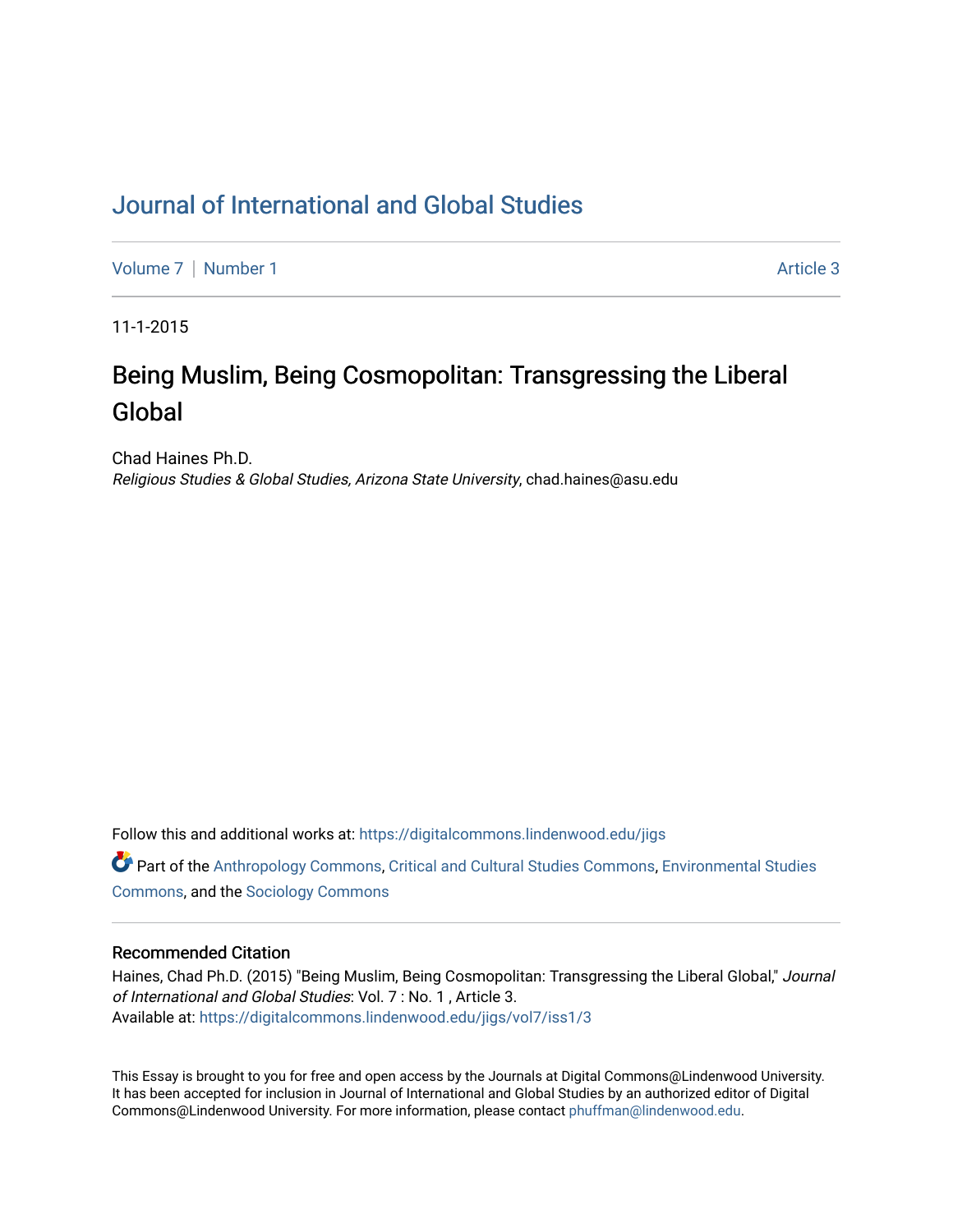## Being Muslim, Being Cosmopolitan: Transgressing the Liberal Global

Chad Haines, PhD Religious Studies & Global Studies Arizona State University chad.haines@asu.edu

## **Abstract**

The practices and concepts of Muslim cosmopolitanism are rooted in Islamic ideas, providing the foundations for informal "comings together" that foster new kinds of ethical communities. Muslim cosmopolitanism transgresses global normative aspirations of the liberal West that attempt to impose a singular way of being a global citizen. The informal, ethical communities that are inherent to a Muslim cosmopolitan vision also reject the absolutist visions of Islamists, such as those promoted by the Islamic State of Iraq and Syria, which, like Western liberal aspirations, attempt to impose a singular vision of the global. The article traces Muslim cosmopolitan ethics in the transgressive, informal, fluid, and temporary coming together on Tahrir Square in Cairo in the January 25 Revolution.

**Keywords**: *cosmopolitanism, global citizenship, liberalism, ISIS, Tahrir Square, informality, transgression*

**Acknowledgements:** I am deeply indebted to my colleagues at ASU's Center for the Study of Religion and Conflict who are part of the Luce Foundation funded faculty seminar on Religion and Global Citizenship, particularly Linell Cady, George Thomas, and Yasmin Saikia. Through our readings and discussions the ideas for this paper germinated, though my ideas are not shared by all, the discussions and debates have been extremely fruitful in my own thinking and thus am also thankful to Gaymon Bennett, Catherine O'Donnell, Tom Puleo, Roxanne Doty, and Anne Herbert. I also wish to thank the two anonymous reviewers for their critical insights and suggestions.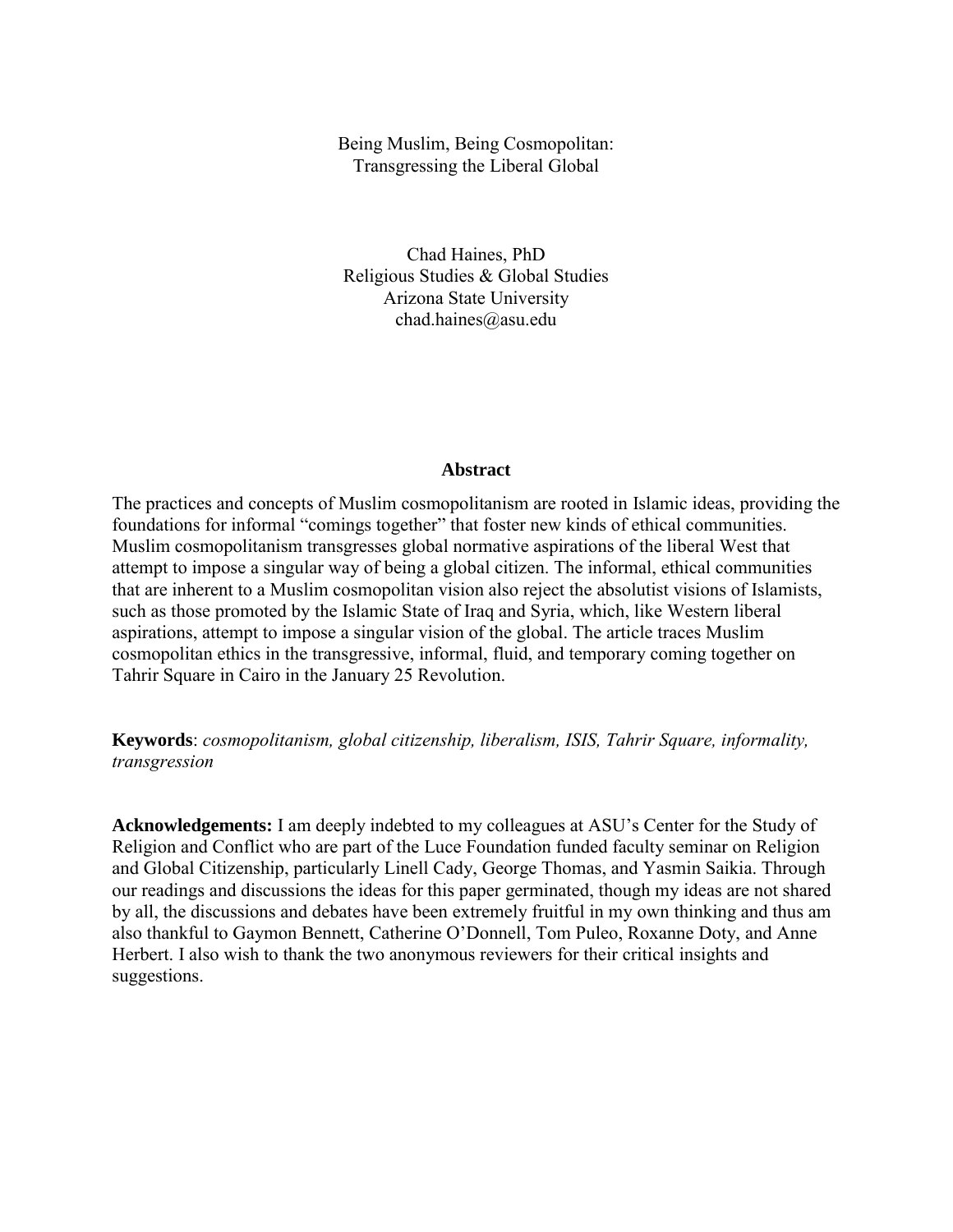The rights and duties bestowed upon citizens are dynamic, diverse, and often contested but are ultimately defined by a relationship with a state. Under the regime of the modern state, the concept and practice of citizenship is universalized as both a right and an imposition that naturalizes the penetration of the state into the everyday in order to actively produce and regulate citizen-subjects. States claim the right to declare who is and who is not a citizen, transforming some human beings into "illegals." Even where legal citizenship status is bestowed, many states fail to provide and protect basic human needs, resulting in the need for a cadre of professional activists to assist, donate, and lobby to advance the human and civil rights of those whose states fail them. Global citizens express concern for the rights of others, being advocates and agents for responsible social change.

A global citizen is often one who is seen as acting beyond the narrow interests of a particular nation-state, showing concern for citizens of other countries, participating in and creating transnational institutions to protect and advance the interests and welfare of those marginalized by "failed," illiberal states, and moving across national borders not only in a show of solidarity but to assist those who are oppressed by a national regime. The concept of a global citizen is, however, at its core, contradictory, as there is no state from which to claim rights in the global sphere; meanwhile, perceived as inherent to being a global citizen are acts that transcend the borders of the liberal nation-state while simultaneously reaffirming those borders through a rhetoric of the need for liberal polities, citizen rights, and national development.

These tensions and inherent contradictions in the idea of global citizenship expose the limitations of the concept as a meaningful category of analysis and social action. At a deeper level, what is exposed by an examination of the global citizen is the inherent biases of the term and the practices espoused by its users as integral to global citizenship. The concept is embedded within a modern, Western liberal framework, tacitly universalizing a particular vision of modernity and the global, realized through the liberal nation-state idea, while simultaneously constructing a hierarchy between good citizens and bad citizens (or even non-citizens) as well as between good states (*i.e.*, those that foster liberal globalization) and bad states (or those that resist or outright reject liberal aggrandizements). In so doing, the concept of global citizenship maps a liberal activist saving others from their illiberal states. By proclaiming that particular peoples are in need of saving, of liberalizing, of being recipients of a global citizen's largess, the notion of the liberal activist as savior creates a hierarchy, structuring difference between the global citizen as savior and the disenfranchised poor and oppressed as the fortunate recipients of the global citizens' attention, reproducing the inherent contradictions and hypocrisy of the "white-savior industrial complex."<sup>1</sup>

Beyond these inherent contradictions, the idea of global citizenship is singularly liberal and thus absolutist in its missionary zeal to spread liberal values. Global citizenship falls short of being truly global; it is Western, with an assumptive claim to being universal and thus global. By focusing on two case studies from the Muslim world, this essay exposes the limitations of liberal global citizenship and rather reaffirms the idea of cosmopolitanism as a much more inclusive set of values. Cosmopolitanism takes on a variety of cultural forms that though they might be liberal, include possibilities for diverse cultural formations, one of these being a Muslim cosmopolitanism that offers a critique of global citizenship as well as liberal notions of cosmopolitanism. The apocalyptic violence of the Islamic State of Iraq and Syria (ISIS, also known as the Islamic State of Iraq and the Levant, ISIL or the Islamic State, IS, or, in Arabic, *Daesh*) and the coming together on Tahrir Square on January 25, 2011 provide critical perspectives on the concept of global citizenship and, ultimately, its limitations. The article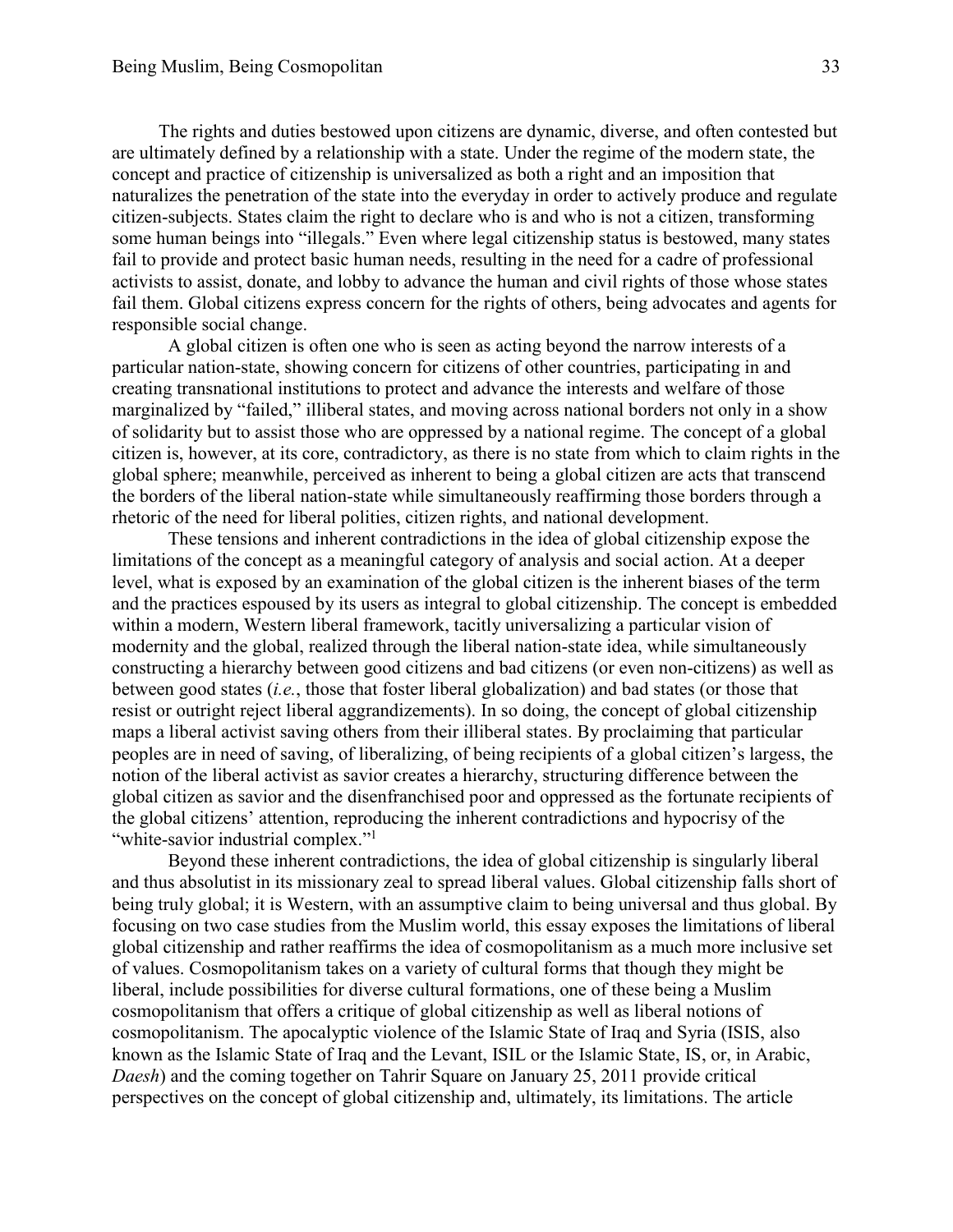reflects on the fluidity of cosmopolitanism, how it is culturally expressed (as opposed to the singular liberalness of global citizenship), and how its values are more inclusive and diverse than those associated with global citizenship.

ISIS exemplifies the limitations of liberal global citizenship by its radical assertion of a global vision that draws, ultimately, upon the same common grounds as liberal global citizenship. On one hand, ISIS rejects outright Western liberal imperialism and thus its global citizenship project; on the other hand, ISIS asserts a global vision that parallels the liberal vision, asserting an absolutist claim over the global ecumene. The coming together of Tahrir Square offers a reformulation of being global that is based on an everyday ethical formation rather than an ideological orientation or a relationship with a state, giving emphasis to cosmopolitanism over global citizenship, and thus offering a critique of both liberal global citizenship and the nihilism of ISIS. In Muslim cosmopolitanism, we observe the possibility of a communal ethics that is quite distinct from the liberal individual focused on and celebrated by theorists of global citizenship.

## **Tracing Global Citizenship in Liberalism**

The idea of living in accordance with transcendent values that connect individuals and communities beyond the local is often presented within the standard fiction of Western origins, tracing the concept back to Greek philosophers, starting with the Cynics and elaborated on by the Stoics, who wrote about "citizens of the cosmos" (Appiah, 2006, p. xiv). The idea asserted by the early Cynics is that human beings are connected to all of humanity and that there is an ethics for mediating encounters across our immediate locales and communities. These transcendent human values did not arise in a historical vacuum, however, as theorists tend to depict. The ancient Greeks and Romans contemplated universal values for managing relations with others as they were simultaneously building global empires and encountering and conquering strangers. As the Greeks under Alexander of Macedonia advanced eastward, encountering new lands and new cultures, and as the Romans imposed extractive mechanisms over newly conquered lands and people in Africa and northern Europe to feed the burgeoning Roman urban population, there was an inherent need to foster degrees of mutual respect across social and cultural differences. The ethics of global citizenship emerged in concert with empire as a mechanism for peace-keeping and ultimately making palpable to conquered peoples their life under foreign occupation.

As it did under the early Greeks and Romans, global citizenship today advances the particular interests of an expanding global empire. The idea of global citizenship is directly intertwined with the modern liberal state and is a means to advance the current global system, with its neoliberal bent towards the rights of corporations over individuals and the uneven power relations of self-styled Western liberal democracies over other states, generally viewed as failed or illiberal.<sup>2</sup> Ideologically, global citizenship today advances liberal values of individual rights and is situated as universalizing the modern liberal democratic state as the ideal and, ultimately, only acceptable model of statehood. While there might be different paths to articulating one's global citizenship, there is ultimately only a singular underlying ideology, namely, that of liberalism.

Discursively, the concept of global citizenship emerges with the domination of neoliberal globalization, taking root in the 1980s and 1990s, enacted through policies of the World Bank, IMF, and U.S. Agency for International Development. Given the deep impacts of neoliberal restructuring in the past three decades, global citizenship seems to be conveniently advanced to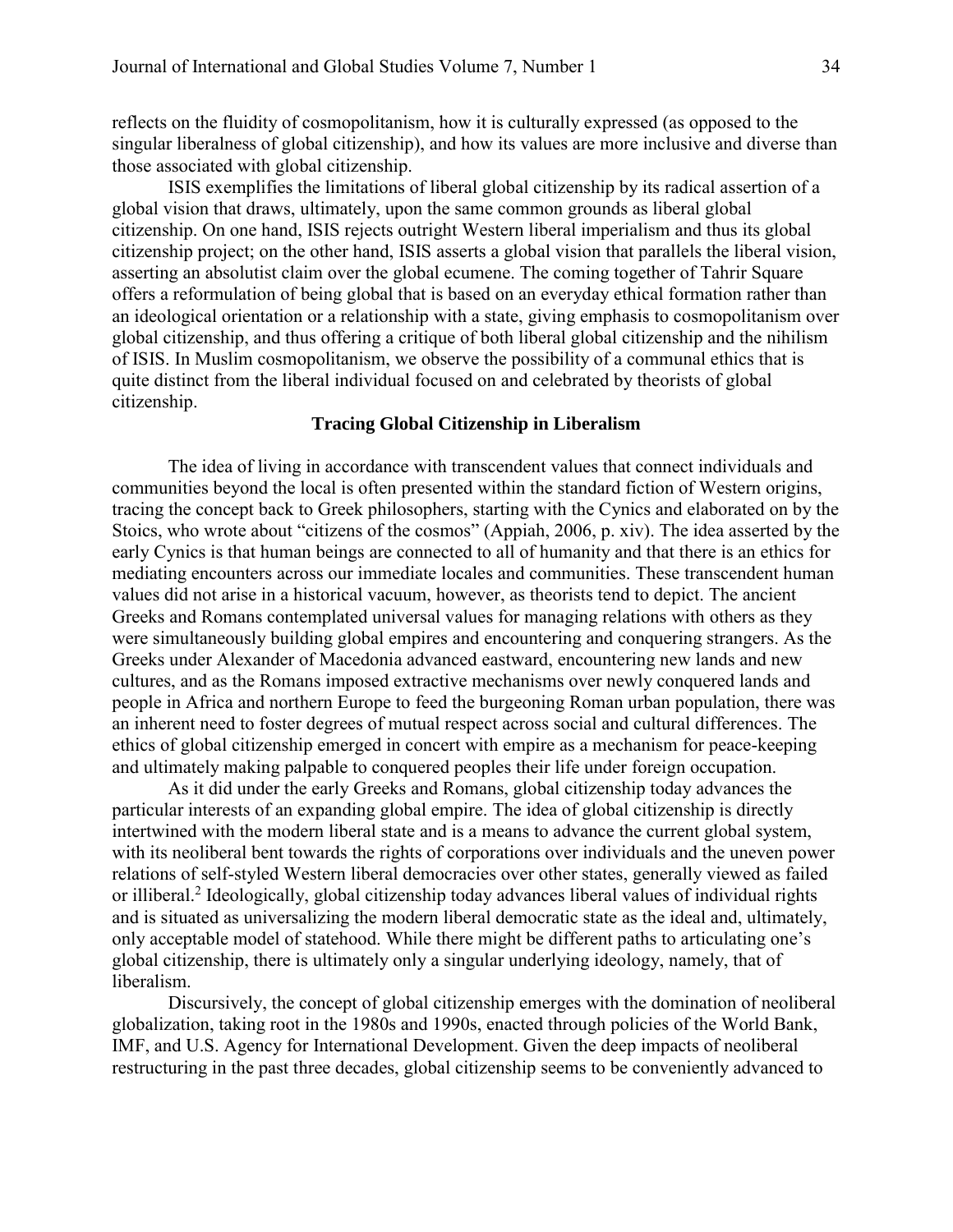counter the negative effects of neoliberal corporate global practices and liberal state-making, providing a human face to the destructive nature of Western imperialism (e.g. Falk 2002). However, Liberalism is itself a contested philosophical idea comprising a range of ideological orientations from the rational individualism of John Rawls' "veil of ignorance" to the communitarianism of Michael Walzer to the consensual legitimation of Jeremy Waldron. As well, there are multiple and contested ways in which these values are implemented within particular political orders. Liberalism is not reducible to its usage in the United States, where liberal is on the left side of the narrow political spectrum of American politics. Both conservatives and liberals in the United States are part of the Western liberal tradition, rooted in Enlightenment thought. The rejection of socialist and welfare planning by many in the United States, for example, is counter to the values of state obligations to those most vulnerable held within countries such as Sweden and Norway. Yet the U.S., Sweden, and Norway share liberal values, one giving primacy to individual rights, the others emphasizing the value of social equality. These different orientations of liberalism all claim an uncontested universality, affirm the naturalness of the nation-state as the locus of political order and the citizen as having particular rights and duties within that order, orient the state and the individual towards a future that one progresses towards through planning and development strategies, and bestow rights on the individual, who is a rational actor (unless limited and oppressed by cultural or religious traditionalism).

Without overly essentializing, it is significant to recognize that liberal values are Western and integral to being Western; they are the "metacategory of Western political discourse" (Bell, 2014, p. 2). Liberalism's philosophical roots are the Enlightenment, emerging from particular historical processes in countering autocracy and religious and cultural fanaticism in Europe. But liberalism is not just an abstract philosophical system or one of several ideological possibilities for the West; rather, it is naturalized as the singular way of being in the world; it is absolutist, where "most inhabitants of the West are now *conscripts of liberalism*: the scope of the tradition has expanded to encompass the vast majority of political positions regarded as legitimate" (Bell, 2014, p. 8).

Significantly, in a critical evaluation of the idea of global citizenship, liberalism ultimately maps what it deems as religious and cultural as irrational, counter to the modern liberal values of tolerance and individualism. According to liberal theory's "individualist view of persons" rooted in the "liberal conception of practical rationality according to which the individual *reasons as an individual*" (Nicolacopoulos, 2008), religion and culture are communal, imposing values and practices on individuals and fostering xenophobic intolerance towards others and thus should be privatized and not part of the public sphere. As proselytizers and agents of liberalism, global citizens advance these values and assumptions about the world, working to correct "crimes against humanity," which are perceived as being committed by illiberal religious and cultural fanatics, or by tyrants run amok, without the "proper" civil checks and balances on state power.

There are two broad trends of contemporary scholarship on global citizenship, one that focuses on a set of individual ethics and the other that suggests those ethics are best realized through global institutional arrangements. As a result, global citizenship is often conflated with cosmopolitanism, such as in the work of Derek Heater (2002, as noted by Cabrera, 2010, p. 13). Luis Cabrera argues that rather than synonymous, the concepts of global citizenship and cosmopolitanism are complementary and that global citizenship "can be understood as the fully realized form of individual cosmopolitanism" (2010, p. 5). Cabrera's own conceptualization of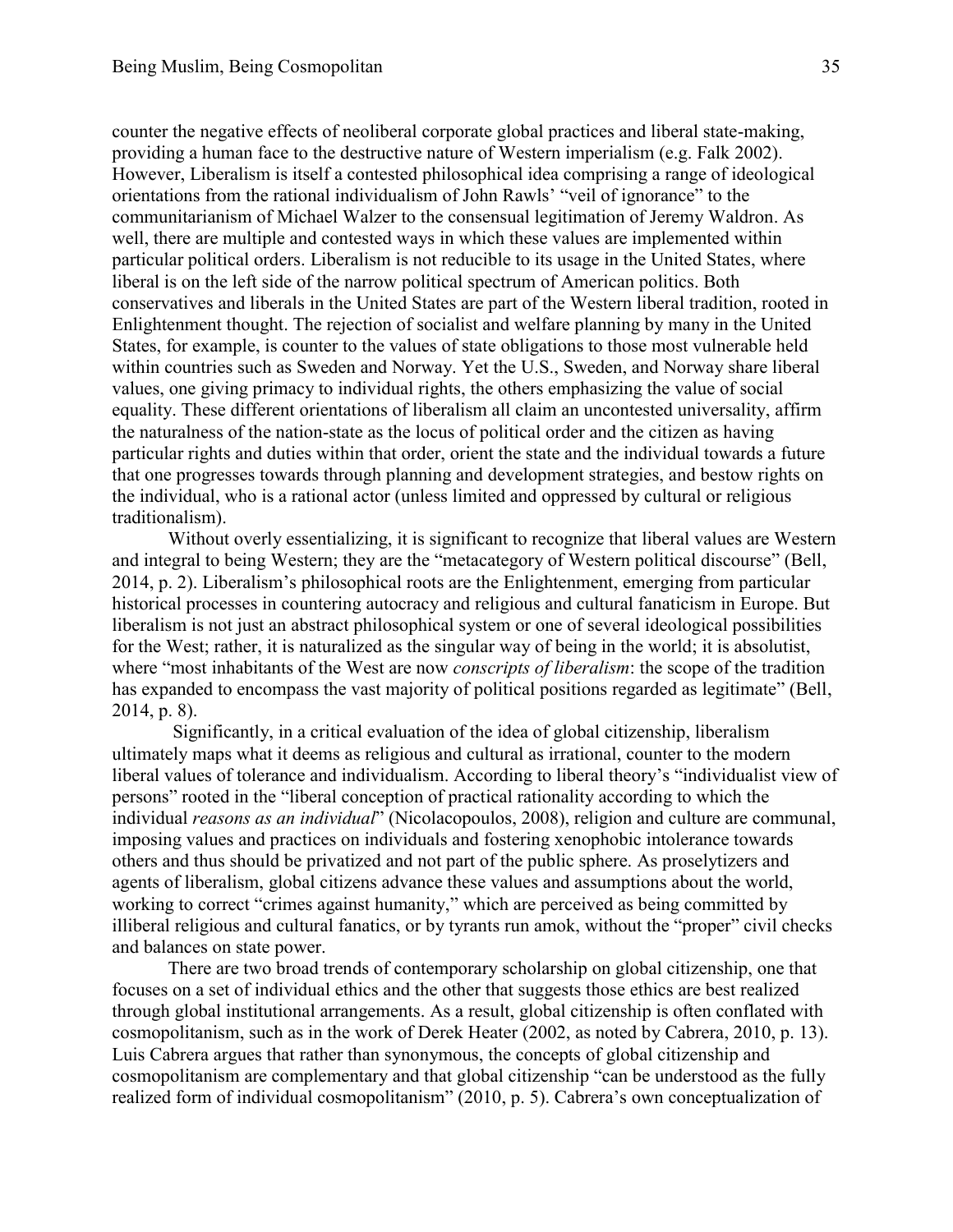cosmopolitanism, however, is selective, naturalizing a liberal cosmopolitanism rather than a truly global and pluralistic one. This narrow construction of cosmopolitanism is also celebrated by philosopher and cultural theorist Kwame Anthony Appiah (2006) and thus makes the distinction between cosmopolitanism and global citizenship a conceptual challenge.

As part of the global order, both global citizenship and cosmopolitanism (in its liberal manifestation) are intimately interlinked with statist and imperialist projects, a linkage that is regularly overlooked in intellectual histories. Derek Heater's study on *World Citizenship and Governance* (1996) traces the history of the idea of world citizenship, but not the idea of governance and state. Similarly, Appiah's *Cosmopolitanism* (2006) focuses on individual values, ignoring the social and historical contexts in which those values are produced, circulated, and asserted. The stranger looms large in Appiah's personal reflections, drawing our attention, not insignificantly, to seeing in the stranger not a universal sameness but rather a "particularistic commonness" (2006, p. 57). Who are the others that are mapped outside our borders, making them strangers? Who drew those borders to begin with? These questions Appiah ignores, glossing over very real ways political ideologies, nation-state making projects, postcolonial histories, and state institutions map and manage strangers within and without.

Ulrich Beck situates liberal cosmopolitanism within contemporary global history, associating the practice of cosmopolitanism as coterminous with the rise of neoliberal globalization in the late twentieth century, foundational to what he labels "the second age of modernity" (Beck, 2000; Beck & Sznaider, 2006). Beck's use of cosmopolitanism is closely associated with Cabrera's global citizenship (2010), both concepts being concerned with a modernist expression of universal values institutionalized in the global arena. Cosmopolitanism, for Beck, is associated with the "indifference to national boundaries, space-time compression, and an increasing network-like interconnectedness between national societies" (2000, p. 80). Beck wrote against competing claims to redefining the global order following the ideological vacuum brought by the end of the Cold War, when the simplistic binary democratic capitalism versus totalitarian socialism faded away and Western theorists scrambled to assert new visions of the global.

The question for theorists was how best to overcome the cultural and political divides that had been glossed over in the myopic Cold War binary vision. For Beck and Appiah, the answer was liberal cosmopolitanism, which for them was to assert and act liberally, fostering tolerance and struggling for shared human values. In sharp contrast to this particular cosmopolitan vision, Samuel Huntington focused on civilizational "clashes" (1997) as defining the global arena. Huntington imagined the non-Western world as full of illiberal religious and cultural fanatics who rejected the West's enlightened liberal model. Rather than overcoming those clashes through cosmopolitan ethics, Huntington (2005) focused on the need to protect oneself through heightened boundary policing and militaristic activism. Huntington's "clash of civilization" is rooted in what Beck (2000) defines as the "first age of modernity," where nation-states and absolutist cultural ideas prevailed, mapping fixed borders between us and them. Similarly, Barber's "jihad versus McWorld" (1995), and most banally Ferguson's "the West and the rest," (2011), reproduce the binaries of liberal enlightenment, mapping fixed borders between us and them, self and other, legals and illegals, civilized and uncivilized, and ultimately, good and evil. Such singular and absolutist models of the global assume as natural and historically real imagined ideas of discrete civilizations, bounded nation-states, and fixed cultural identities, thus rejecting the full potentiality of cosmopolitanism as a celebration of cultural diversities, multiplicities, fluidities, and hybridities.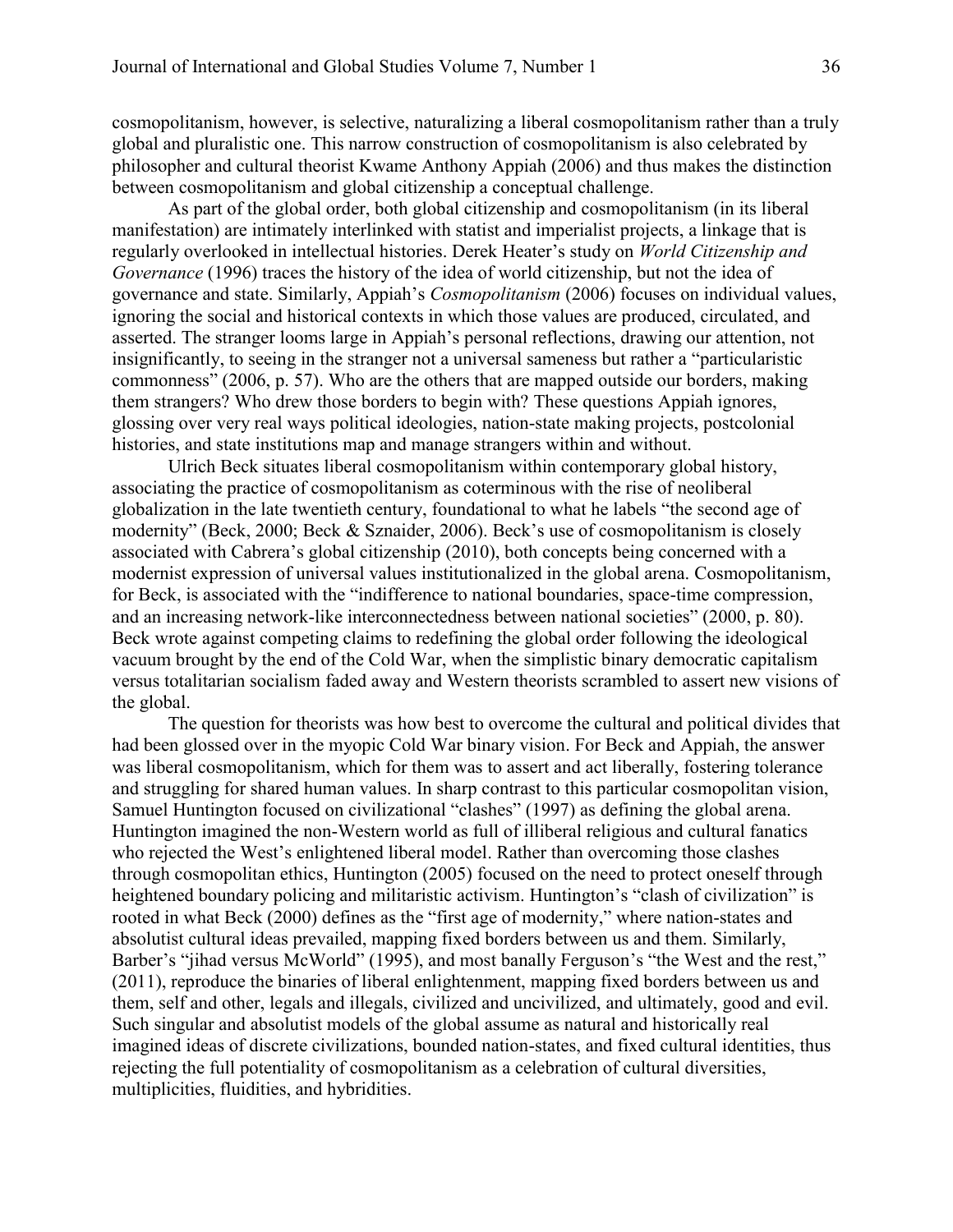Cosmopolitanism offers, Beck argues, something new and significant that informs not only an epistemology of knowing the other but a methodological approach for the social sciences to imbibe (Beck & Sznaider, 2006). Cosmopolitanism is an ontological project, not reducible to reproducing the ideals of the liberal state onto the global arena, as is the idea of global citizenship. Beck's cosmopolitanism provides a humane face to the destructive forces of neoliberal globalization, which are predicated on advancing the place and rights of conglomerate corporations. Beck places emphasis not on narrowly defined national interests or corporate profiteering but on human values as defining global politics. In mapping his new world order, however, Beck conveniently ignores centuries of European and American employment of universal values as they disregarded international sovereignty, expanding colonial empires and global military reach in the name of liberal "Western civilization," "democracy," and ultimately to "save" brown, black, and yellow people from their own cultural and religious barbarism.

The notion of global values is not a new addition to the global arena, nor is placing those values above the sovereignty of countries and nation-states, that is, non-Western nation-states. The colonial project, rooted in the idea of the white man's burden, was a value-based global system. Additionally, the violent and exclusionary backlash against immigrants in Western Europe and the United States today reflects the incapacity to engage a plurality of values within one's own nation-state, where sovereignty and cultural absolutism, policies associated with Beck's "first age of modernity," are tightly held, asserted, and policed. In short, there is a double standard in seeking out illiberal states to reform, one that ignores the West's own propensity for illiberalism.

For Beck, the NATO bombing of Serbia in 1999 during the Kosovo war is emblematic of a radical shift in modernity, when the established legal norms encoding nation-state sovereignty were rejected by western European and American powers in preference for global action based on human values (2000, pp, 81-82). This value-based foreign policy maps Appiah's (2006) assertion of a cosmopolitan ethic for the individual onto the nation-state. Thus, for Beck, nationstates, like individuals, are endowed with the capacity of being cosmopolitan; they can act—or not act—in the global arena with humaneness; states can be liberal or illiberal. This simplistic binary translates into foreign policy of "good," liberal states sanctioning, invading, or otherwise coercing "bad," illiberal states, providing a public pretext for destructive, inhumane policies—all in the name of humanity and "saving" others, as witnessed with the U.S. invasion and occupation of Iraq in 2003 and the U.S.'s earlier invasion and occupation of Afghanistan (Brown, 2006, p. 6; Abu-Lughod, 2002, 2013).

While cosmopolitanism implies an ethic of human interconnectivity, global citizenship is predicated on asserting and policing "good governance," which protects individual rights, maintains international peace and security, and manages our environmental resources (Imber, 2002, p. 114; see also Heater, 2002). In this orientation, the cosmopolitan ethic can only be complete when there is a "fully realized institutional approach" (Cabrera, 2010, p. 14), realizable only, Cabrera argues, through the creation of "democratic symmetry" in global institutions such as the World Trade Organization (pp. 221-230). Thus, for most liberal modern thinkers, the humanitarian ethics implied in cosmopolitanism can only exist when there are global institutions that encourage and allow such ethics to be practiced, affirming and naturalizing a singularly liberal, and thus ideologically absolutist, liberal global order.

While Appiah identifies one of the practices of cosmopolitans as lobbying their state for humane policies, there is a lack of appreciation of how the modern state itself structures friends and foes, wealthy and poor, satiated and wanting, violence and peace, familiar and strange.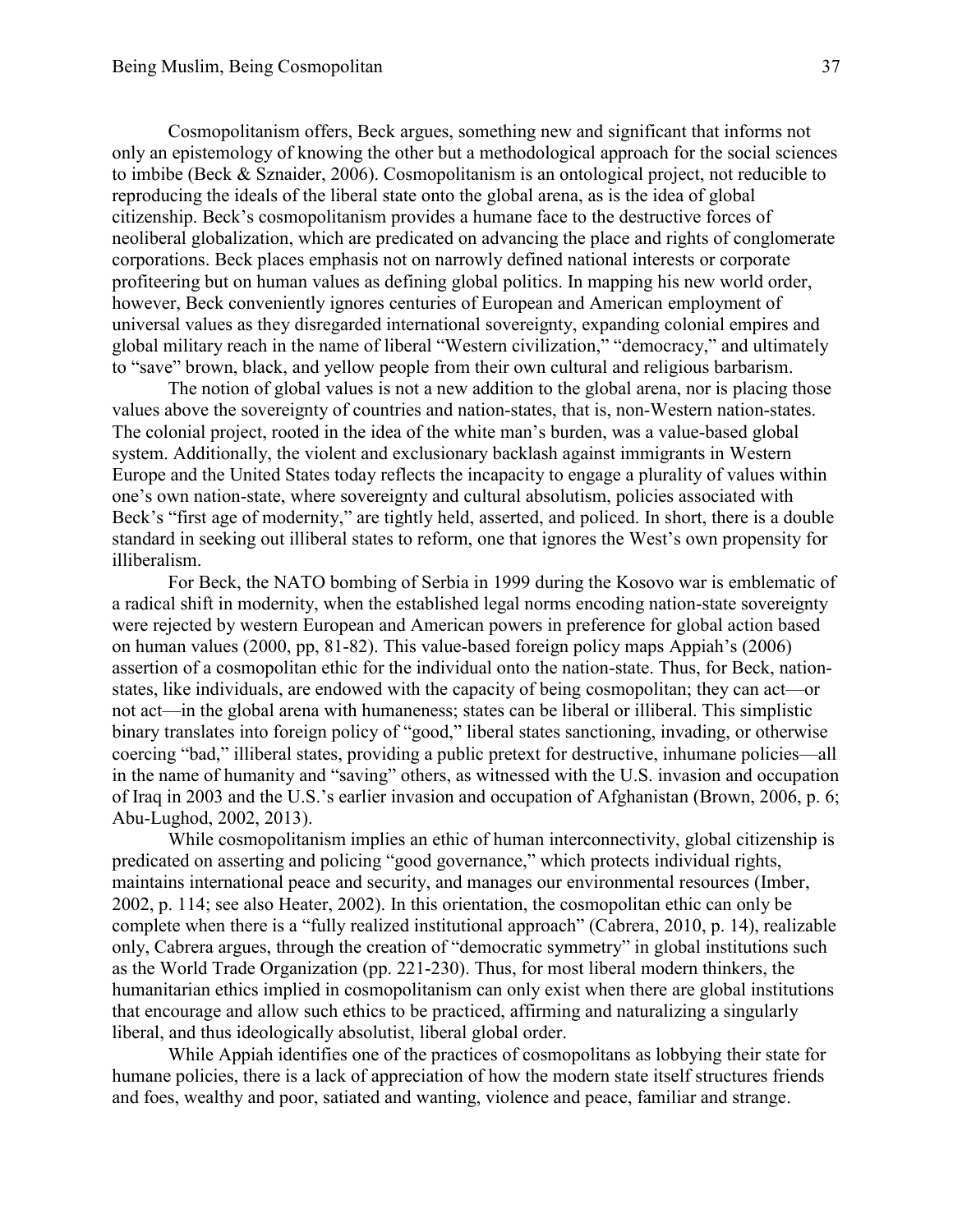Appiah does not address the destruction of the local through colonial conquests nor the lived effects of the violence through which the current nation-state system came into being and perpetuates itself through extensive displacement, marginalization, and cultural genocide of those deemed unworthy of belonging to the nation. A cosmopolitan ethic must address the root causes of human suffering, which is often the modern, liberal, capitalist state itself. Appiah naturalizes the current state (dis)order by focusing solely on our common humanity. Our attention is focused on being human—which includes, according to Appiah, elitist activities like going to the opera—as much as investing in overcoming global hunger (2006, p. 166).

Appiah, though privileging the liberal bias of the individual, at least engages our common humanity, criticizes the commodification of our social lives, sees much room for improvement of the state system, and acknowledges cultural variations in the values we hold. These acknowledgements come from his own privileged status, straddling multiple worlds: Ghana (the Asante Kingdom), the United Kingdom (Cambridge University), and the United States (Princeton University). His elite status and his ability to move across borders relatively effortlessly blend into his construction of cosmopolitanism, grounding it in practices that are beyond the access of the vast majority of human beings. This elitist construction of cosmopolitanism not only erases the state in constructing strangers, it is, ultimately, a status dependent on the state to allow certain individuals to be properly educated, to move across state borders with ease, and to foster the kinds of institutions for a cosmopolitan to invest in to make the world a better place. $3$ 

Many political leaders, corporations, and privatized international donor agencies today are peddling the idea of global citizenship, advancing a neoliberal global agenda. Using the U.S. invasion and occupation of Iraq in spring 2003 as an example, Hans Schattle documents how global citizenship discourse "thrives within domestic public space and is framed by national governments as compatible with domestic and international policy objectives" (2007, p. 137).

The state system, comprising individuated states, in the liberal *imaginaire*, bestows upon states the same rights and duties as those bestowed upon individuals as citizens of a modern nation-state. The argument for the United States itself to act as "a good global citizen" was employed by both proponents and opponents of the U.S. invasion of Iraq. Writing an op-ed just prior to the U.S. invasion, peace scholar Joyce Neu argued that an invasion would be a rejection of the U.S.'s obligation to act as "a responsible and responsive global citizen" (qtd. in Schattle, 2007, p. 144). As the debate over the U.S. invasion of Iraq exposes, the employment of the notion of the state as a good citizen takes a variety of political forms, each underwritten by a commitment to advancing liberalism. It is not just individuals and states, however, that are capable of being good or bad global citizens; so too are corporations. With the rise of "corporate social responsibility" as part of a company's public image, ideas of global citizenship crept into corporate self-projections. As Schattle argues, "Global citizenship seems to be deployed in civil society mainly by groups that operate outside the political arena but find the term meaningful in expressing how their organizations help shape human mind, build human character, and strengthen local as well as transnational communal ties" (2007, p. 90).

Global citizenship and liberal cosmopolitanism incorporate a variety of state-centric discourses, highlighting the perceived need for protection of individual rights, institutionalized through the idea of democracy on the national as well as global levels. The concept of the global citizen is thus closely interwoven with Western political and economic interests, providing a means for managing and advancing empire, most clearly expressed in the U.S. invasions of Afghanistan and Iraq. In short, global citizenship is a contemporary means of advancing Western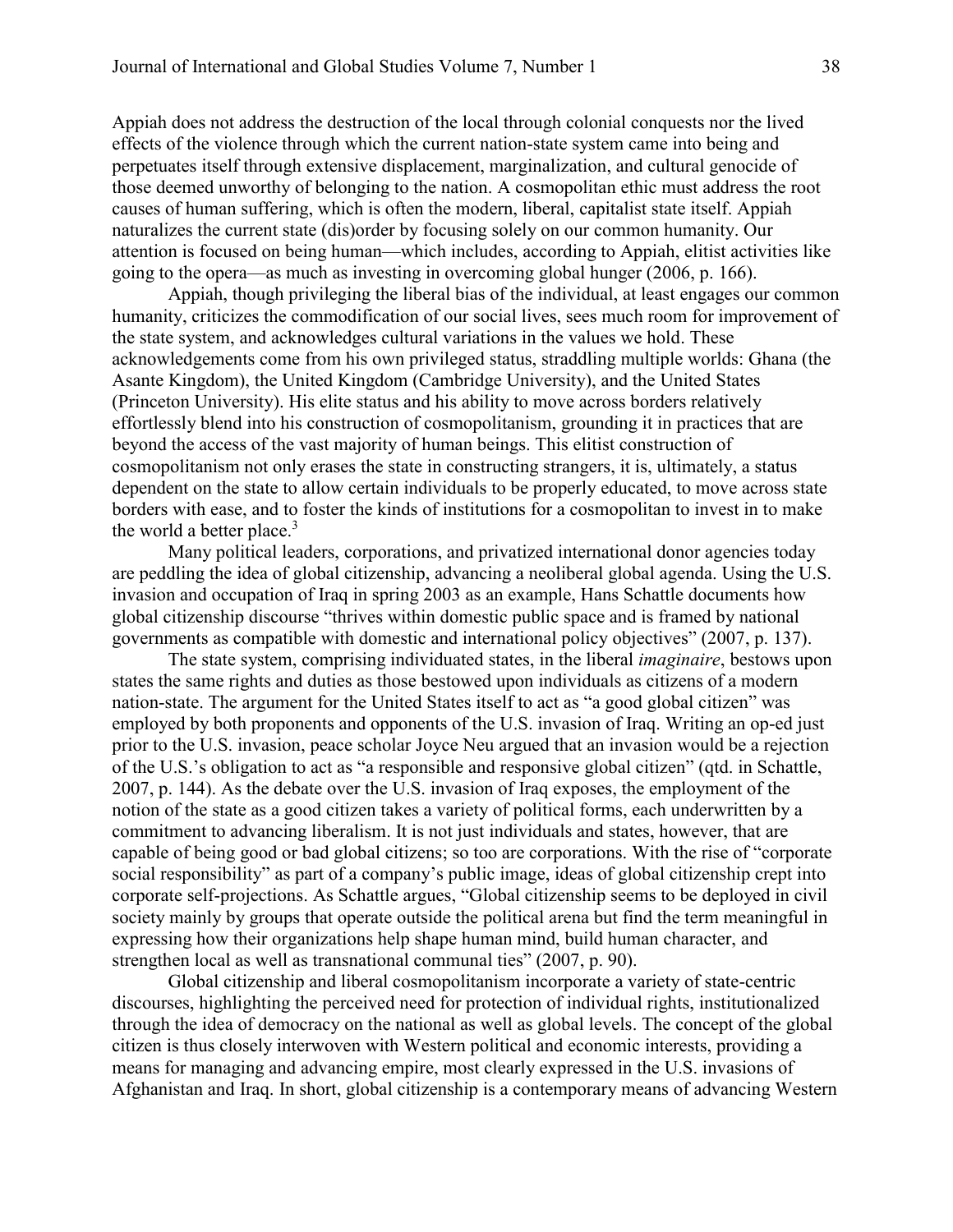imperialist interests, a more nuanced, though thinly veiled, version of the white man's burden. The concept is absolutist in its aspirations of creating a liberal world order. To be achievable, global citizenship is dependent on powerful liberal states to impose and enforce their vision of world order, based on liberal values of democracy, tolerance, and liberty. Despite its call for tolerance among social groups, however, in and of itself, the liberal global order has no capacity to accommodate differences. Tolerance, as Wendy Brown documents (2006), constructs difference in a hierarchical order and claims to universalize what it has learned to accept and be tolerant toward, such as homosexuality (though gay bashing and intolerance remain quite prevalent in self-defined liberal states). Additionally, tolerance discourse has no scope for behaviors or actions deemed outside the liberal order, be they veiling by some Muslim women or particular acts of violence perpetrated by non-liberals such as ISIS. As alien as this might be to the Western liberal mind, the aspirations of ISIS to reshape the global into a single world order based on their own vision of justice, non-liberal as it might be, are akin to those of the Western world to create a world order based on its singular liberal interpretation.

## **ISIS and the Rejection of the Liberal Order**

Popular discourse represents ISIS in the singular, though more nuanced analyses (few as they are in the public media), recognize the complex configuration of groups and ideologies that ultimately comprise ISIS. ISIS developed through fighting for a political space within the violence of Iraq initiated by the U.S. invasion in 2003, subsequent occupation, and imposition of a highly corrupt and sectarian puppet regime. It is worth remembering, according to a leading Wall Street Journal correspondent in 2004, that "if under Saddam, Iraq was a potential threat, under the Americans, it has been transformed into an imminent and active threat, a foreign policy failure that is bound to haunt the Americans [and the world] for decades to come . . . . The genie of terrorism, chaos, and mayhem has been unleashed onto this country, and it can't be put back into a bottle" (qtd. in Chomsky 2004). Such is the reality today.

Much of the public sphere in the West is concerned with two dominant issues about ISIS: their barbaric violence and the nature of their interpretation of Islam. First, the discourse about their violence is in fact a reflection of violence undertaken in the name of liberalism; it is a refraction of the West's own illiberality. Second, as a ruse for justifying our violence, there must be some explanation of how their violence is different from liberal, rational, "just" (Falk, 2001) violence. In order for the refraction to work, their violence cannot be based on sociological factors such as poverty or as a response to Western aggressions. Rather, their violence can only be explained through their culture: they are inherently barbaric, illiberal, irrational, and Islamic. Third, as they are defined by their culture, and as their culture is dogmatic, any values they may hold are particular to them. They are thus incapable of being global citizens, as their ethical system is not universal.

The issue is not a question of constructing an 'other' that is repulsive, barbaric, uncivilized, and illiberal, and thus not the self. Rather, the violence of ISIS is in fact a reflection of liberal violence. The West sees the other in themselves and distorts that mirror image to create a chasm of difference. For example: "civilized" and "uncivilized" were deployed in the context of colonial conquest and oppression by Western liberal states; "modern" and "traditional" were deployed by economic imperialists that entrapped Third World countries in cycles of dependency and abject poverty; "strategic" and "barbaric" violence are employed today to wreak havoc upon others in a so-called War on Terrorism.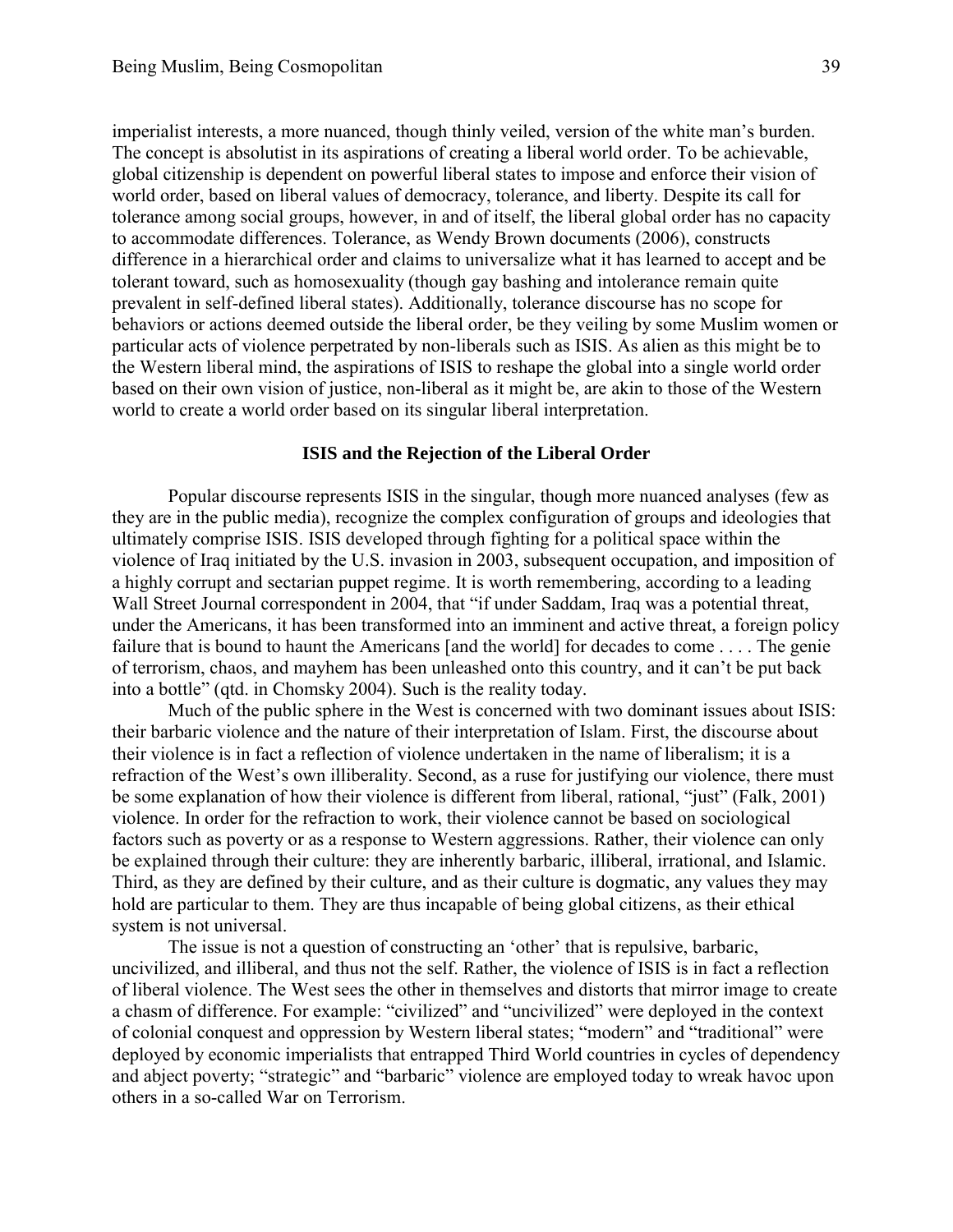How is the focus in the West on ISIS's violent coercion, lack of freedom, and intolerance toward difference in its controlled territories a projection of the lack of freedom in Western liberal countries? One wonders, is there ultimately a difference between ISIS's call for jihad and Richard Falk's call for a "just war" (2001) to legitimatize the U.S. invasion of Afghanistan in 2001, Donald Rumsfeld's indiscriminately violent policy of "shock and awe" in the 2003 U.S. invasion of Iraq, or the anonymity and invisibility of drone attacks in Pakistan and Yemen? Each act of horrific violence and destruction is justified in the name of liberty by the perpetrators. Liberalism is equally violent and, given the military reach and arsenal of the United States today, violent to a greater degree than any other ideological orientation. One also wonders, is the coercion and violence within the ISIS Caliphate not reflective of the disenfranchisement of entire communities in the liberal West? Is the violence in the United States against blacks and the lack of an equal, non-racist justice system any different from …? Liberalism reflects its own violence, lack of equality, coercive power, and bigoted intolerance onto ISIS. That is not to say the violence of ISIS is not real; it is very much a lived horror for many. But its projection and depiction as "apocalyptic" (Wood, 2015) and the dominance of concern ISIS plays in the Western public sphere today conveniently deflects the West's own structures of violence, intolerance, and inequality onto an other.

In this psychological deflection, ISIS can only be explained by liberals through its ideology and cultural relationship to Islam. ISIS must be an expression of a culture, a religion, even if "hijacked" (El-Fadl, 2005) or "bad" (Mamdani, 2004) for liberalism to achieve the deflection. The times when our own violence is excessive, as it was in Abu Ghraib, for example, are considered exceptions. The most calculated violence and barbaric violence against blacks, such as that which occurred in June 2015 in Charleston, South Carolina,<sup>4</sup> can only be due to the "mental problems" of the perpetrator, so the Western liberal media tells us, not a culture of violent racism inherent in Americanism (despite a long pattern of such violence). Similarly, in the liberal mind, drones are "strategic," as they kill key operatives of terrorist organizations, and our invasions of Afghanistan and Iraq were "defensive" and "just," part of a rational response to the barbarism of others despite the sheer violence of those invasions and occupations. Comparatively, ISIS's attack on the western Syrian town of Dabiq is irrational, having no apparent strategic value. It can only be explained due to ISIS's millenarianism, rooted deeply within Islam: "Now that it has taken Dabiq, the Islamic State awaits the arrival of an enemy army there, whose defeat will initiate the countdown to the apocalypse" (Wood, 2015). This religious irrationality is integral to liberal political discourse by encoding difference of self and other as secular versus religious and thus rational versus irrational. More strategically, it defines a particular form of governmentality, allowing the liberal state to accept degrees of illiberality to secure itself against the irrational other. The presence of the religious other makes palatable the security state and such deployments as the very uncivil Patriot Act.

Such culturalist discourse, or what Mahmood Mamdani (2004) refers to as "culture talk," depoliticalizes the social and geopolitical context of the other. The root cause of their violence is defined singularly by their culture, not their social conditions; their grievances against imperial powers can be ignored as mere propaganda; the differences among them can be overlooked. Within such discourse, "depoliticalization sometimes personalizes, sometimes culturalizes, and sometimes naturalizes conflict … [by] removing a political phenomenon from comprehension of its *historical* emergence and from a recognition of the *powers* that produce and contour it" (Brown, 2006, p. 15, italics in original). In the context of ISIS, their inherent religiosity is often linked with the "natural" state of violence in Islam between Sunnis and Shi'ites, combined with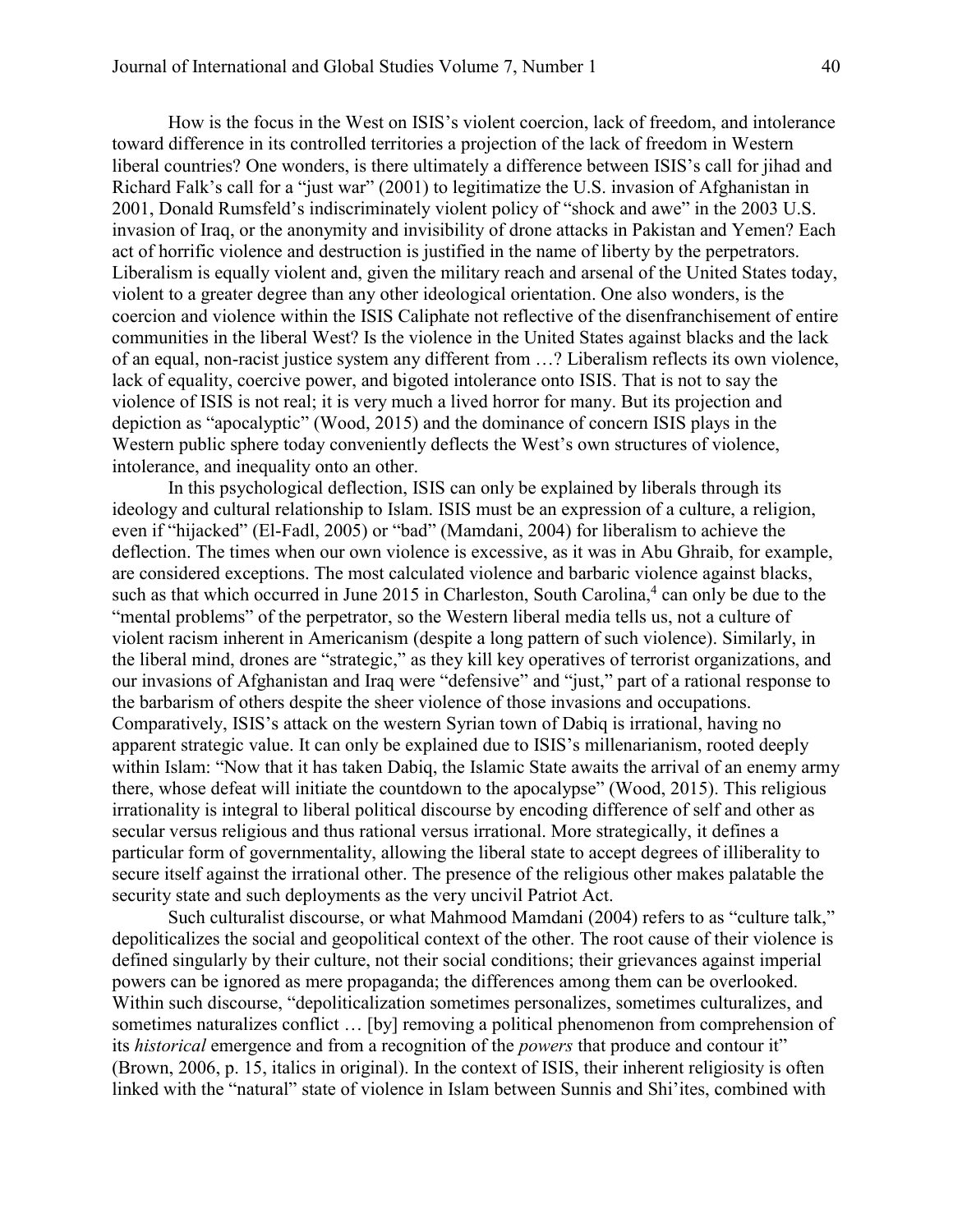the violent nature of their tribal societies. The culturalist discourse constructs the other as particularistic. Their culture, their religion—even if somewhat progressive, though generally seen as perverse—is thus incapable of holding universal values, and their ethical system is only applicable to them and to no other cultural communities. They are incapable of being global citizens.

But are not global citizens those who move across the globe, transcending national interests to struggle against injustices? Just because those injustices are in fact being perpetrated by the liberal global order, does that make those struggles illegitimate? In short, does ISIS represent a possibility for global citizenship? Are the young men and women who feel compelled to advance the cause of the Caliphate global citizens? What differentiates the liberal global order from the global order ISIS aspires to achieve in regards to creating possibilities for global citizenship? Many may feel a knee-jerk repulsion at the mere idea, drawing upon the horrific violence ISIS makes so readily visible, questioning the "ethic [of] beheadings."<sup>5</sup> One can equally ask, however, what is the ethic of "shock and awe" carpet-bombing of cities, killing thousands of civilians or of terrorizing young children through mysterious drone strikes that kill without warning? What is the ethic of impoverishing countries through economic "advancements" that only deepen the catastrophic divide between the wealthy and the poor? What is the ethic of displacing hundreds of thousands of people through economic restructuring that forces them to migrate, risking their lives, disrupting their families? What is the ethic of perpetuating a judicial system that is decidedly racist? The answer lies in how we situate their violence and our violence. By reducing their violence to religion, culture, and their natural character, a justifiable difference between us and them emerges. The writer and journalist Anand Gopal relates a story of an elderly Afghan man who, when questioned about why the U.S. invaded his country, had no idea about 9/11 or Osama bin Laden. For him it was clear: Americans do not like his way of life. This was the very discourse heard in the U.S. following 9/11: the perpetrators did not like our way of life. For the invaded and occupied cultures, this interpretation emerges as a clear means of understanding the violence, marking distinctions between us and them.

Both the liberal global order and ISIS's aspiration for an Islamic global order are absolutist; both are incapable of accepting a different vision, and both employ a cosmopolitan vision to whitewash their destruction, discrimination, and violence. Cosmopolitanism in both the liberal order and for ISIS is deployed to both justify and minimize their intolerance and violence, providing a veneer of goodness, and in so doing, attempting to attract adherents. The concerns of both the liberal order and of ISIS are in fact to create global institutions to advance their respective singular and absolutist visions of the world. Their respective visions of cosmopolitanism are in fact a claim, and contestation, over global citizenship. Cosmopolitanism is thus a façade, part of a propaganda machine to attract adherents. Cosmopolitanism is, however, a more substantial ideal and must be severed from the concept of global citizenship. As cosmopolitanism is corrupted by its conflation with global citizenship and liberalism, one must look beyond the ideological theorists and see how cosmopolitanism is in fact a lived practice and ethic, an articulation of the everyday in a variety of cultural formations; it should not be reduced to an ideology to be imposed by absolutists, be they "liberal" or "Islamist."

### **Mapping a Muslim Cosmopolitanism**

Often today what gets represented as Muslim cosmopolitanism is merely a masking of the liberal penetration into Islam. Many scholars and public intellectuals, as a means of arguing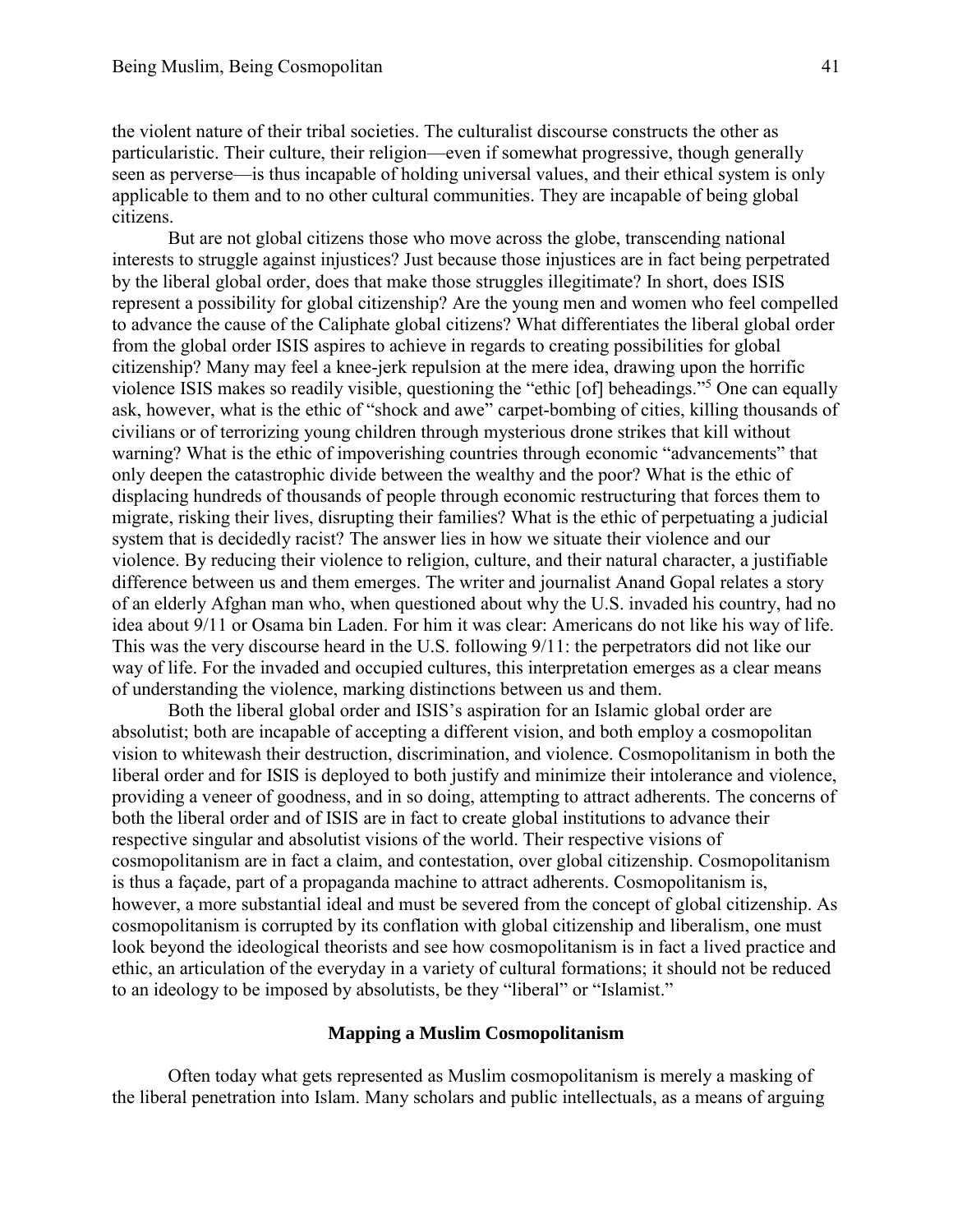against the "evils of Islam," delineate how liberal ideas of democracy, tolerance, justice, and equality are also inherent in Islam. Islam is liberalized to make it palatable to those who would like to see it as inherently evil (e.g., Kurzman, 1998; Binder, 1988).

Over the past decade, a number of scholars have mapped different manifestations of Muslim cosmopolitanism that directly challenge the Western liberal-centric constructions of the idea and its anti-religious biases. Zubaida (2002; see also Alavi, 2015) offers a historical perspective on Muslim cosmopolitanism, grounding it to imperial urban centers from across the Muslim world, where scholars, traders, wanderers, and others have historically come and gone, fostering a distinctive "expansive arc of cities that serve as nodes of cosmopolitan networks throughout the Islamicate world" that are as fluid today as they have always historically been (Lawrence, 2012, p. 23). The urban is a site for not only hybrid artistic expressions that transcend national borders (Dadi, 2006) but also fluid cultures of fashion that reflect a multitude of diverse personal experiences of migrants (Tarlo, 2007).

These expressions of Muslim cosmopolitanism emerge from the interweaving of geographical movement and being rooted (both inherent aspects of Islam), remembered in the first migration of Muslims from the city of Mecca to Yathrib, what was to become Medina, the radiant city, in 622 CE. Known as *hijra*; the idea is notable both as an expression of movement, not just rootedness, as integral to being Muslim, combined with the idea of community. Movement and rootedness are not contradictory ideas; combined, they inform a particular cosmopolitan value of encountering and living amidst diversity. In Medina, the Prophet Muhammad first created an inclusive, cosmopolitan community, an ummah, of believers and non-believers, Muslims and non-Muslims, based on movement and rootedness. In his Last Sermon, Muhammad lays out simply a code of cosmopolitan ethics, including the idea that "all mankind is from Adam and Eve and that an Arab has no superiority over a non-Arab, nor does a non-Arab have any superiority over an Arab; also, a white has no superiority over black, nor does a black have any superiority over white except by piety and good action."<sup>6</sup> The cosmopolitan community is not a bounded entity, building walls to keep others out, attempting to keep the self pure, nor is it a melting-pot of suppressing cultures and traditions for the sake of integration. No group lives in isolation but rather in interaction, in a community of diverse members who are moving in and out, and thus, ideally, in which no hierarchy is based solely on a particularistic group affiliation. Muslim cosmopolitanism rejects singularity and absolutism and is informed by networked communities of scholars and artists and through global movements for acts of piety (e.g., Hajj) and migration (Lawrence & Cooke, 2005).

Sami Zubaida traces a tension in Muslim history as being between "the philosophers, with wide cultural horizons, and the jurists, insisting on the authority of scriptures and traditions" (2002, p. 32). The tension between the two, according to Zubaida, defines Muslim history and the realm of possibilities for a cosmopolitan, outward-looking scholarly orientation, counter to a more inward looking legal tradition. Zubaida's binary between two horizons oversimplifies Muslim intellectual history, failing to engage many Muslim scholars who embodied both orientations, such as al Ghazali (d. 1111), who was at once a mystic, a philosopher who translated foreign ideas and engaged Hellenism, and a jurist with particular concerns about asserting the absolute authority of the word of God (Moosa, 2005). Akeel Bilgrami suggests a similar "clash within Islamic societies between moderate and fundamentalist Muslims" (2003, p. 92). Bilgrami takes this internal clash a step further though, not seeing it as a dynamic of Islamic intellectual history but rather as the making of the liberal West and the ontological conundrum liberalism poses for pious, non-absolutist Muslims by imposing simple binaries such as those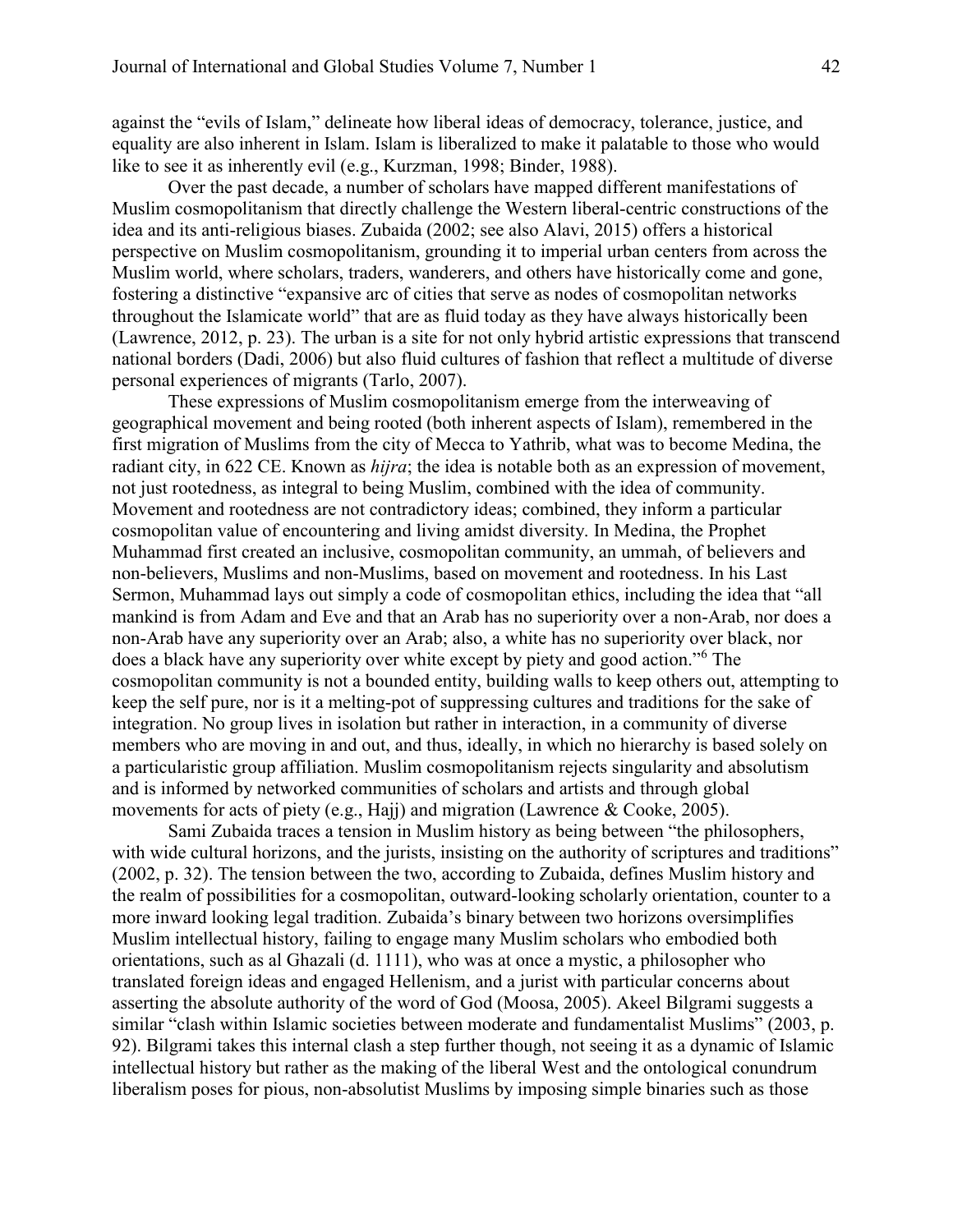reproduced in global citizenship discourse, policies, and practices. Muslim cosmopolitanism is a reflection of this tension between the philosophers and jurists, between Islamic thought and liberalism, articulated in emergent intellectual traditions. A "third alternative" or way of thinking about Islam and its place in the global sphere "seeks to navigate between outright secularism, bland traditionalism, and uncompromisingly literalist reinterpretations of the Islamic teachings" (Kersten, 2009, p. 90).

Historically, 1492 CE marks the first violent disruption of the cosmopolitan possibilities of the Muslim ummah, when Catholic conquerors expelled the Jews and a few years later killed, exiled, and forced conversion of Muslims in Andalucía. This was the beginning of "when the world was called upon to adhere to the Euro-American vision of human salvation or risk ostracism, defeat, and even, in some cases, annihilation" (Majid, 2004, p. viii). The advent of colonialism, European domination, and the imposition of new political and intellectual orders further eroded the cosmopolitan spirit of the Muslim world. No longer permitting dynamic and shifting flows across the old world, ideas and the power behind them emanated from a single direction, imposed outward from Western Europe. This singularization of the flow of ideas undermined the multiplicity of networks and reference points Muslim cosmopolitans drew upon. If Ibn Battuta had lived in the early twentieth century, his travels would have taken him only to Paris and London, not across North Africa, the Arab Peninsula, West and South Asia, and on to eastern Asia as they did in the fourteenth century.

The disruption of a Muslim cosmopolitanism by Western colonization and liberal imperialism is being reversed today in a variety of locales, articulating a diversity of orientations, aspirations, and possibilities. While Hamid Dabashi (2012) argues that colonialism erased Muslim cosmopolitanism and is only now, with the spirit of the Arab Spring, returning in a post-Western world, I suggest that Muslim cosmopolitanism never disappeared. Cosmopolitanism has always flourished in the streets and alleys of Muslim cities as an integral component of everyday lives.

## **Tahrir Square: The Coming Together of Informal and Transgressive Communities**

There is a rich diversity of *coming togethers* reflecting a Muslim cosmopolitanism that is fluid, processual, and communal. Most iconic in recent times is the coming together on Tahrir Square for eighteen days of protests starting on January 25, 2011. Millions of Egyptians gathered to transgress what had become the normative: violent state oppression of the Mubarak regime (maintained in power for thirty years by extensive military support from the liberal West). While an exceptional moment in history, the coming together on Tahrir Square and the expressed values thereof are not exceptional but rather everyday ethics embedded in the negotiation of being Muslim in the world today.

The coming together on Tahrir Square was not exclusively Muslim and certainly not inherently Islamic. The plurality of those who gathered, across class, religious, sectarian, and ethnic differences reflects the very idea of a Muslim cosmopolitanism, along with its fluidity and temporality. Muslim cosmopolitanism is distinct from Islamic cosmopolitanism in that is expressed through Islamic values and practices such as the coming together of Hajj or the Friday prayers. Expressions of Muslim cosmopolitanism are not absolutist by claiming to be Islamic nor singular in excluding non-Muslims. It is this very inclusive nature that challenges the limited cosmopolitanism of liberalism and Islamic absolutists.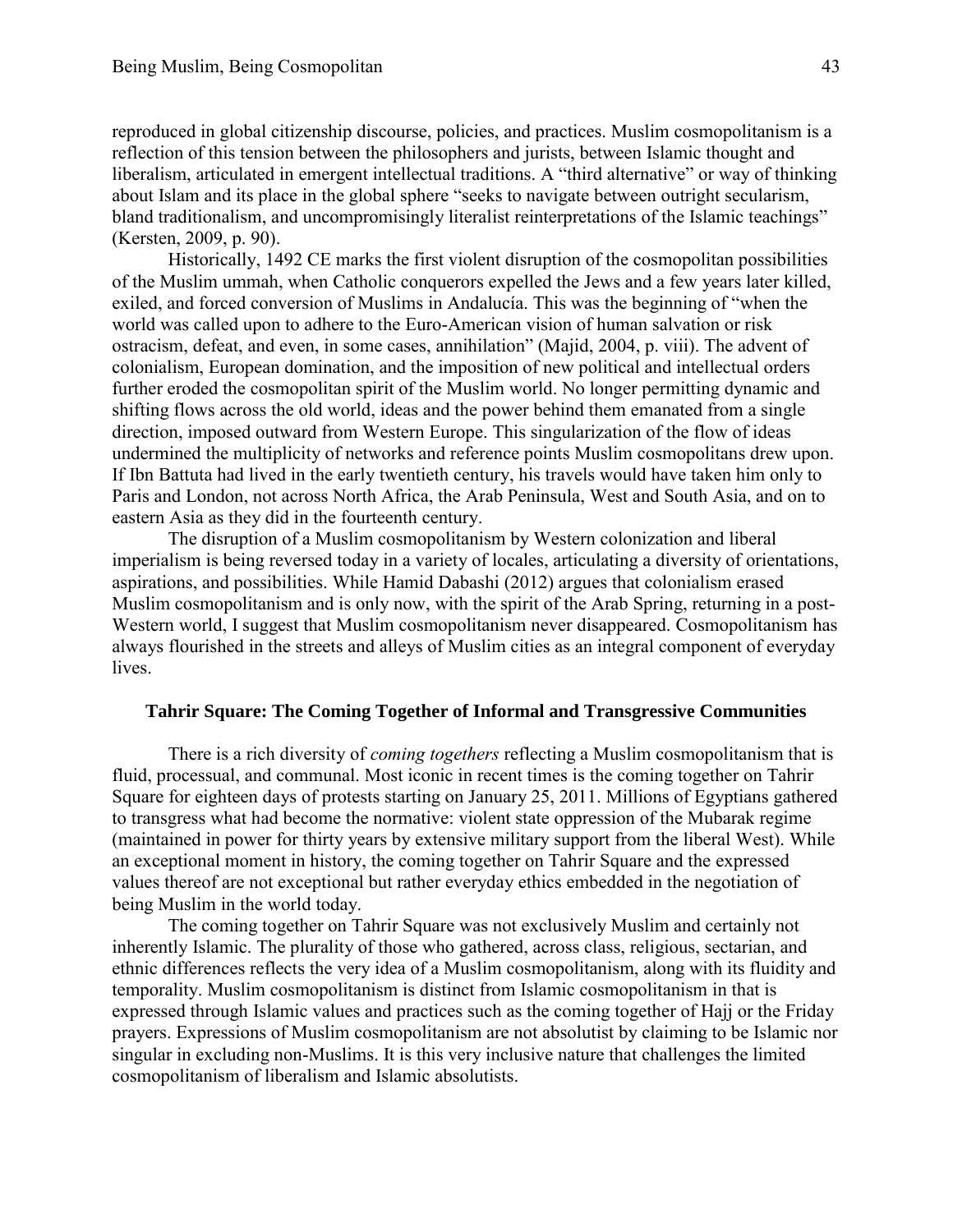To fully appreciate the cosmopolitan values inherent in the transgressions of the Tahrir Square protests, one has to first acknowledge the extent to which those values were denied under the dictatorial regime of Mubarak and the resulting erosion of personal and national dignity. Second, one must appreciate that the eruption of protest on January 25, 2011 did not happen in a vacuum, sparked solely by similar protests in Tunisia. There were years of protests beforehand, though small and rooted in certain segments of Egyptian society.

Though *Tahrir* means *liberation*, under Mubarak's police state, Tahrir Square, like the rest of Egypt, was anything but liberated. Extensive unemployment and underemployment brought on by the restructuring of Egypt's economy, forced by the IMF, World Bank, and U.S. Agency for International Development, fostered a culture of touts, thugs, and loiterers on the streets leading into Tahrir Square. It was a place of sharp contrasts, worlds colliding, where young students at the elite American University in Cairo (located on Tahrir Square until 2008) enjoyed their afternoon meals at McDonalds and Kentucky Fried Chicken, while recent graduates with advanced degrees from Cairo University struggled selling belts and black market perfumes on street corners. It was a place of harassment where women, young and old, veiled and unveiled, local and foreign, scurried by attempting to ignore incessant catcalls and an increasing amount of physical abuse. Tahrir Square was a site of oppression, reproduced across the city and the country. As one protester acknowledged, "For every rich neighborhood in Cairo, there is a slum beside it, thanks to our regime!" (Hindawy, 2015, p. 76). Over 40 percent of Egypt's population lives below the poverty level today; inequality was the hallmark of the Mubarak regime. On January 25, 2011, however, those whose worlds had been in conflict with one another came together in a unique way, transcending their differences, though not erasing them.

The January 25 Revolution was not an unexpected event, though its nature, being predominately peaceful, certainly was. There were a growing number of protests throughout Egypt in the early 2000s. Workers went on strike and formed independent unions (counter to the interests of the liberal overseers of Egypt's economic reforms in the World Bank and IMF). Judges and lawyers increasingly protested against the manipulation of the judiciary by the ruling regime. On a number of occasions, women's groups gathered in central Cairo to demand police action against sexual harassment and the increasing violence against women on the streets. These protests against the absolutism of the state reflect the civil awakening of the Egyptian people. These earlier protests were driven by specific demands for a particular segment or group in society. All of these interests, concerns, and demands came together on January 25, 2011, creating a cosmopolitan protest.

No revolution can be successful without mass support. One of the truly unique aspects of the Tahrir Square protest was the formation of an emergent community. There was a spirit of belonging, sharing, and dialoguing that brought diverse people together and that transcended their particularistic interests and desires. This sense of community, which runs counter to the spirit of individualism and individual rights of liberal global citizenship, is an inherent cosmopolitan value of Islam, a reflection of ummah, inclusive of diverse Muslims and non-Muslims alike. Many of the remembrances of protesters who gathered during those eighteen days in 2011 include stories of community, of coming together, not just as a mass, but in the participation of small acts binding people to one another. One such story that I recounted elsewhere (Haines, 2014, p. 58) is about a group of young students from American University in Cairo (AUC), wealthy elites whose families had undoubtedly benefited in some manner from the cronyism of the Mubarak regime, who were sitting around the square passionately discussing the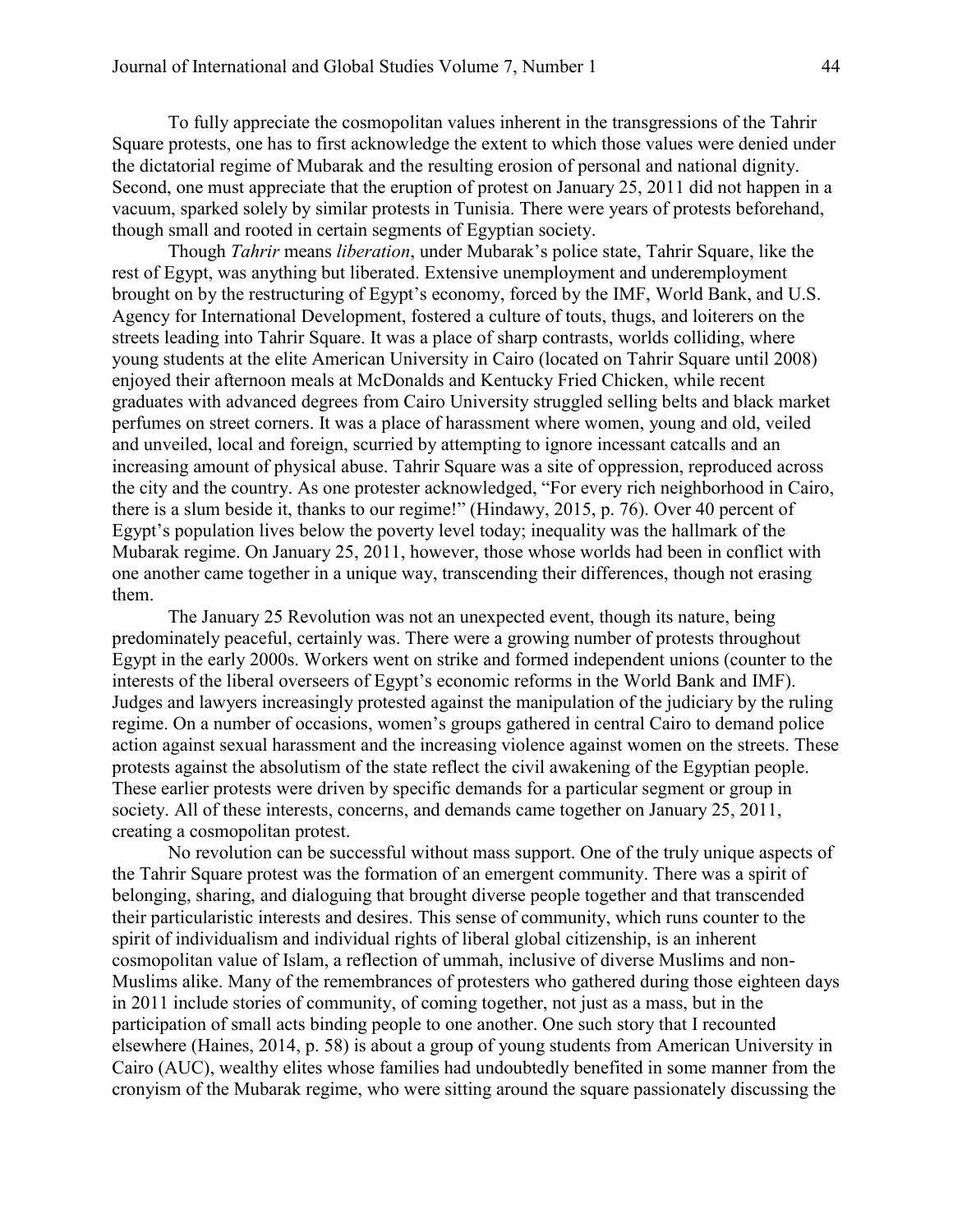meanings of the protests. One of them started to make tea, boiling water on a special camping stove they had brought. While waiting for the tea to boil, an older man pushing a cart approached selling tea. The young AUC student immediately turned off the stove and bought tea for her friends and herself. In remembering that act, she reflected on the meaning, pregnant in that moment of extended protest, of creating new possibilities, that people were bound to one another and that they should make the effort to support each other. The poor tea vendor was a part of society, dependent on others to survive and thus deserved the support of others. An everyday act of buying tea became an expression of revolution, of community, of cosmopolitan ethics.

During the attempt by the police early on to stop the protesters from reaching Tahrir Square, tear gas, the sound of gun fire, and the chants of protesters filled the air of downtown Cairo. "People started to open their houses for the wounded and demonstrators suffocating from the tear gas. People threw vinegar and onions from their balconies to us" to protect against the burning tear gas (Hany, 2015, p. 68). One protester, Maha Hindawy, remembers after a day of protest, walking and running, being exhausted, sitting on the curb with her friend when someone offered her a *foul* (baked fava bean) sandwich. She "took it gratefully but then gave it away to other people who were more hungry" (2015, p. 77).

After several days, the corrupt police disappeared from the streets, leaving people to fend for themselves from potential looters and other criminal elements. Surprisingly, very little looting took place considering Cairo is a city with over 20 million people. On their own, neighborhood watches were organized by young men to guard various areas, and other individuals offered assistance to neighbors, familiar faces but strangers until then, to assist in shopping and obtaining daily necessities. One of the areas where there was looting and robbing was in the satellite cities south of Cairo. Under Mubarak, wealthy real-estate developers with connections to the regime were given land to develop. Malls, corporate centers, and gated communities were built, pulling wealthy Cairenes out of the inner city of mixed communities; even Cairo's American University was relocated to a newly developed area. Gated communities are inherently singular, with no social diversity except for the workers who serve the wealthy residents. Robberies took place in these gated communities because they were not real communities; no neighborhood watches were formed, and there was no looking out for one another. Their singularness made them vulnerable.

The community reflecting a cosmopolitan ethic is fluid, based on a connection, a shared value of humanness that is not about converting the other to one's point of view, culture, religion, or ideology. This concept of community transcends our normal sense of community that is predicated on a shared sameness. This community is not "imagined" (Anderson, 1991) or "invented" (Ranger & Hobsbawm, 1992), both of which are processes of constructing sameness.<sup>7</sup> The emergent community of Tahrir Square transgressed the liberal normative demand of singularness and the imposition of absolutist claims to sameness. It bound people together based on their shared humanity, in a particular moment. Although this cosmopolitan community is reflected in Islamic values and practices with a long history in Muslim societies, its practice is not solely Islamic; rather, the practice of cosmopolitanism is universal, as the reference points from which one comes to participate in such communities are multiple.

### **Conclusion**

Cosmopolitanism, unlike global citizenship, allows for a diversity of ideological orientations, political alignments, and ultimately cultural reference points from which individuals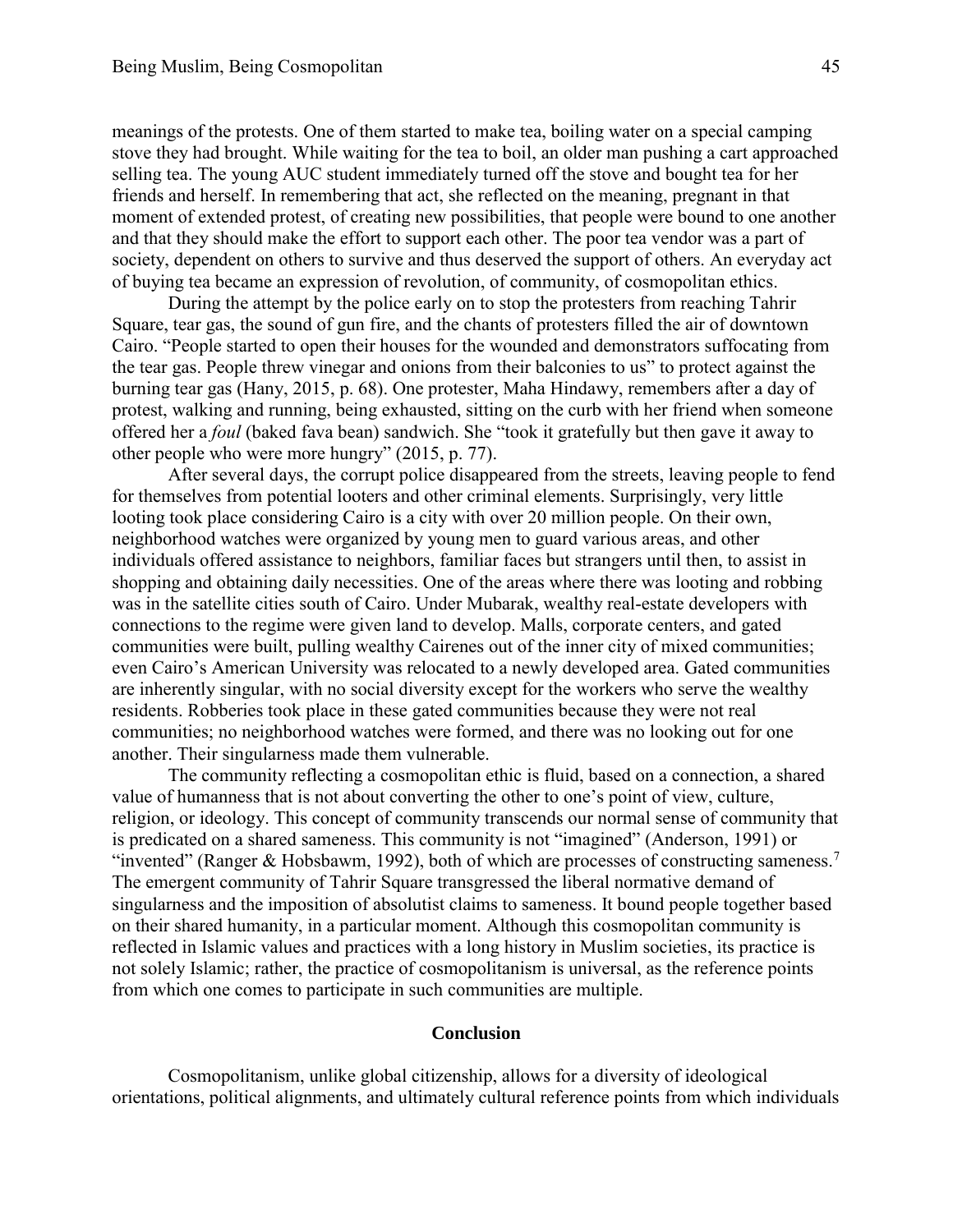may draw their values and ethics for living in the world. Rather than simply reproducing liberal values (e.g., tolerance, individual rationality, democracy) or being boxed into the neat dualistic containers of good and evil, liberal and illiberal, secular and religious, cosmopolitan values reflect an appreciation of multiplicities, fluidities, hybridities, and ultimately, the ethics of living in community. In the streets and alleys of Muslim cities, absolutism, structures of power, everyday ethics, and a multitude of other social forces are lived, negotiated, articulated, debated, accommodated, and rejected—and herein lies the cosmopolitan possibility, an "engagement in the public square" (Lawrence, 2012, p. 37). As Bruce Lawrence maps out, the Muslim public square is very much alive, not just the Tahrir Square of January 2011 nor in Gezi Park in Istanbul, where Turks started to put a halt to the increasing absolutism of the Turkish state, but rather in the squares and roundabouts (Arabic: *midans*) that Muslims traverse daily. These urban spaces articulate a distinctive Muslim cosmopolitanism interconnecting expressions of daily life, suggesting reference points of common values, and sharing daily struggles.

Cosmopolitanism is not merely an intellectual production, as Zubaida (2002) seems to suggest, but a lived ethics, an expression of negotiating difference and sameness in one's daily routines. It is an expression of being Muslim. Yes, there are absolutist tendencies as well and multiple ways structures of power, particularly patriarchy, social class, and, today, hyperconsumerism, attempt to contain and box-in people's orientations, undermining cosmopolitan possibilities. Indeed, "one cannot eradicate the forces of counter-cosmopolitanism [or] those who advocate tribalism or terrorism or tyranny or a mixture of all three" (Lawrence, 2012, p. 36), but nowhere is absolutism absolute; there are always cracks in the façade and spaces of alternative ways of living in the world. Those that desire to create and police a fixed, singular, and absolutist sense of community, nation, and civilization are also present in the everyday, but it is the ability to engage, dialogue, debate, accept, and/or reject diverse ideas—not erase them—that makes up a cosmopolitan sensibility. The emergent communities experienced in the coming together of Tahrir Square transgress singular impositions and provide the foundations for fostering dynamic cosmopolitan ethics, of living in the world humanely.

#### **Notes**

 $\overline{a}$ 

<sup>&</sup>lt;sup>1</sup> The term used as a reference for a particular genre of Hollywood movies, but employed by the Nigerian writer Teju Cole in his biting criticism of the "Kony2012" video produced by Invisible Children to garner support for their work in different African countries: "The White-Savior Industrial Complex," *The Atlantic* March 21, 2012; http://www.theatlantic.com/international/archive/2012/03/the-white-savior-industrial-complex/254843/; also see Binyavanga Wainaina, "How to Write About Africa," *Granta* 92, 2006; http://granta.com/how-to-write-aboutafrica/.

<sup>&</sup>lt;sup>2</sup> See Abu-Lughod (2002, 2013) for a deconstruction of the liberal discourse of Afghanistan, and Muslim women in

general, as part of the rhetoric in expanding the US empire.<br><sup>3</sup> As an example of the unequal structuring of movement in the world today, one nearly needs to compare the visa application requirements for an Indian citizen to visit France to those of an American citizen. While with my U.S. passport, I can book a ticket and arrive with barely an immigration check, my Indian sister in-law must provide three months of pay slips and bank statements, proof of possessing  $E120$  per day of stay, and have a confirmation of stay by her hotel stamped by the local town hall.

<sup>4</sup> On June 17, 2015, Dylann Roof, a White supremacist aspiring to ignite a race war in the United States, murdered 9 black members of the Emanuel African Methodist Episcopal Church during a prayer session.

<sup>&</sup>lt;sup>5</sup> Which was in fact the exact response of Louis Cabrera during a public presentation of his work at Arizona State University's Center for the Study of Religion and Conflict on January 21, 2015.

<sup>6</sup> Translations of the Last Sermon are readily available online; see:

http://www.themodernreligion.com/prophet/prophet\_lastsermon.htm.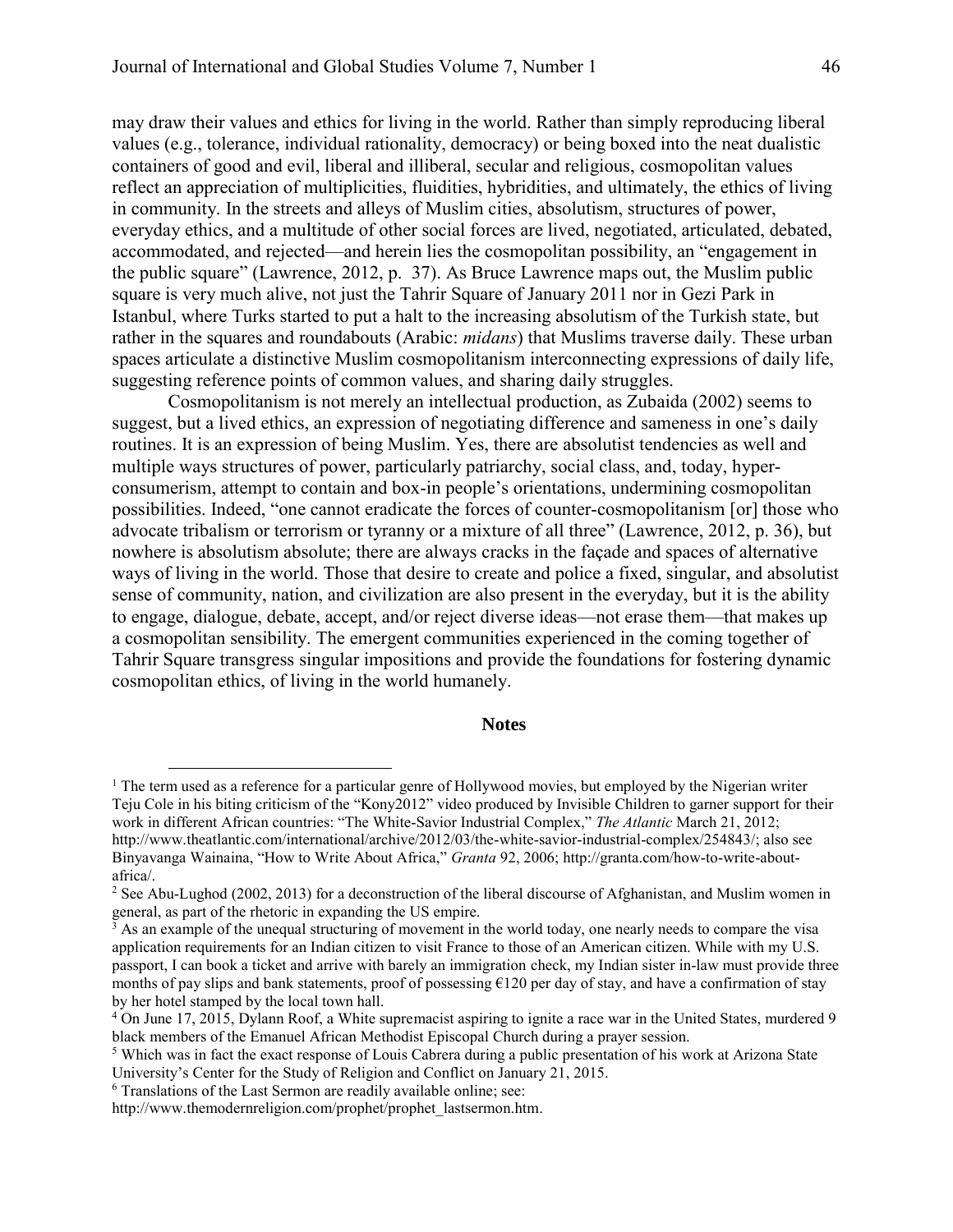$\overline{a}$ 

<sup>7</sup> This fixed sense of community is expressed most perversely in the works of Huntington (1997) and Ferguson (2011).

### **References**

- Abu-Lughod, L. (2002). "Do Muslim women really need saving? Anthropological reflections on cultural relativism and its others". *American Anthropologist* 104 (3), 783-790.
- Abu-Lughod, L. (2013). *Do Muslim women need saving?* Cambridge, MA: Harvard University Press.
- Alavi, S. (2015). *Muslim cosmopolitanism in the age of empire*. Cambridge, MA: Harvard University Press.
- Anderson, B. (1991/1983). *Imagined communities: Reflections on the Origin and Spread of Nationalism*. London: Verso.
- Appiah, K. A. (2006). *Cosmopolitanism: Ethics in a world of strangers*. New York: W.W. Norton and Company.
- Beck, U. (2000). "The cosmopolitan ethic: Sociology of the second age of modernity". *British Journal of Sociology* 51(1), 79-105.
- Beck, U., & Sznaider, N. (2006). "Unpacking cosmopolitanism for the social sciences: A research agenda". *British Journal of Sociology* 57(1), 1-23.
- Bell, D. (2014). "What is liberalism?" *Political Theory* 42(6), 682-715.
- Bilgrami, A. (2003). "The clash within civilizations", *Daedalus* 132(3), 88-93.
- Binder, L. (1988). *Islamic liberalism: A critique of development ideologies*. Chicago: University of Chicago Press.
- Brown, W. (2006). *Regulating aversion: Tolerance in the age of identity and empire*. Princeton: Princeton University Press.
- Cabrera, L. (2010). *The practice of global citizenship*. Cambridge, UK: Cambridge University Press.
- Chomsky, N. (2004). "The 'War on Terrorism' and the new rules of world order." Speech delivered in Antigonish, Nova Scotia, October 13, 2004. Retrieved from: http://www.chomsky.info/talks/20041013.htm.
- Cole, T. (2012). "White-savior industrial complex". *The Atlantic* March 21, 2012. Retrieved from: http://www.theatlantic.com/international/archive/2012/03/the-white-saviorindustrial-complex/254843/ (accessed October 31, 2015).
- Dadi, I. (2006). "Miniature painting as Muslim cosmopolitanism". *ISIM Review* 18.
- Dabashi, H. (2008). *Islamic liberation theology: Resisting the empire*. London: Routledge.
- Dabashi, H. (2012). *The Arab Spring: The end of postcolonialism*. London: Zed Books.
- El-Fadl, K. A. (2005). *The Great theft: Wrestling Islam from the extremists*. New York: HarperCollins.
- Falk, R. (2001). "Defining a just war". *The Nation*. http://www.thenation.com/article/definingjust-war (accessed June 21, 2015).
- Falk, R. (2002). "An emergent matrix of citizenship: complex, uneven, and fluid." In *Global citizenship: A critical introduction*, ed. by Nigel Dower and John Williams. New York: Routledge.
- Faruki, I. R., al-. (1986). *Toward Islamic English*. Hernden, VA: International Institute of Islamic Thought.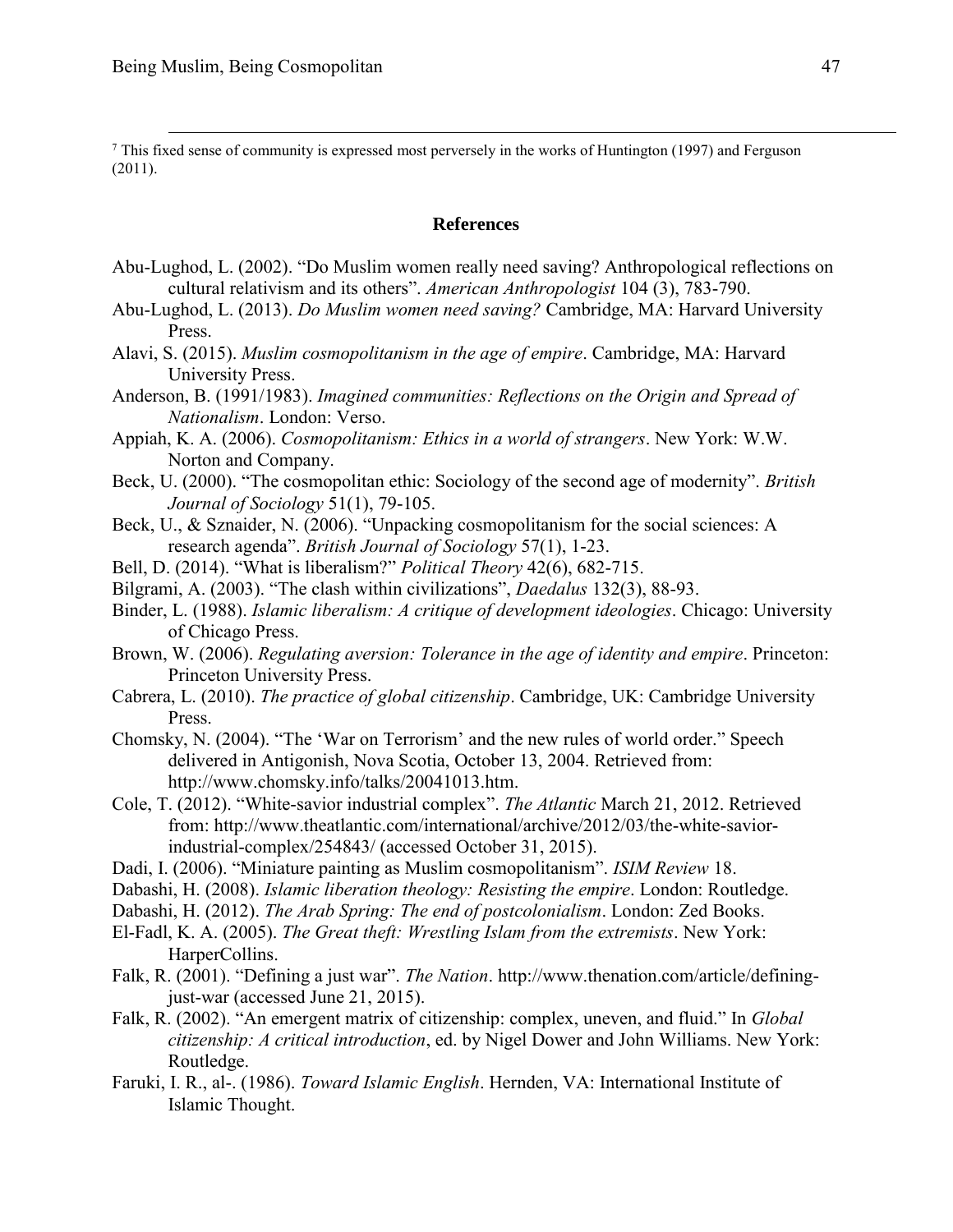Ferguson, N. (2011). *Civilization: The west and the rest*. London: Penguin Books.

- Fukuyama, F. (1992). *The End of history and the last man*. New York: Free Press.
- Haines, C. (2014). "Dialogical din and everyday acts of peace: An Islamic perspective." In *Women and peace in the Islamic world: Gender, agency, and influence*, ed. by Yasmin Saikia and Chad Haines. London: I.B. Tauris.
- Heater, D. (1996). *World citizenship and government: Cosmopolitan ideas in the history of western political thought*. London: Macmillian.
- Ho, E. (2002). "Names beyond nations: The making of local cosmopolitans." *Etudes Rurales* 163/164, pp. 215-231.
- Hobsbawm, E. & Ranger, T., eds. (1992). *The invention of tradition*. Cambridge: Cambridge University Press.
- Huntington, S. (1997). *The clash of civilizations and the remaking of world order*. New York: Simon & Schuster.
- Huntington, S. (2005). *Who are we? The challenges to America's identity.* New York: Simon & Schuster.
- Imber, M. (2002). "The UN and global citizenship". In *Global citizenship: A critical introduction*, ed. by Nigel Dower & John Williams. New York: Routledge.
- Kersten, C. (2009). "Islam, cultural hybridity and cosmopolitanism: New Muslim intellectuals on globalization". *Journal of International and Global Studies* 1 (1): 89-113.
- Kurzman, C., ed. (1998). *Liberal Islam: A sourcebook*. Oxford: Oxford University Press.
- Lawrence, B. (2012). "Muslim cosmopolitanism". *Critical Muslim* 2.
- Lawrence, B. & Cooke, m. (2005). *Muslim networks from Hajj to hip hop*. Chapel Hill, NC: University of North Carolina Press.
- Losurdo, D. (2011). *Liberalism: A counter-history*. Translated by Gregory Elliott. London: Verso.
- Majid, A. (2004). *Freedom and orthodoxy: Islam and difference in the post-Andalusian age*. Stanford, CA: Stanford University Press.
- Mamdani, M. (2004). *Good Muslim, bad Muslim: America, the Cold War, and the roots of terror*. New York: Pantheon.
- Massad, J. (2015). *Islam in liberalism*. Chicago: University of Chicago Press.
- Moosa, E. (2005). *Ghazali and the poetics of imagination*. Chapel Hill, NC: University of North Carolina Press.
- Nicolacopoulos, T. (2008). *The radical critique of liberalism: In memory of a vision*. Melbourne: re.press.
- Schattle, H. (2007). *The practices of global citizenship*. Lanham, MD: Rowman & Littlefield Publishers.
- Sullivan, W. F. (2006). "Comparing religions, legally." *The Washington and Lee Law Review* 63 (1): 913-28.
- Tarlo, E. (2007). "Islamic cosmopolitanism: The sartorial biographies of three Muslim women in London." *Fashion Theory: The Journal of Dress, Body & Culture* 11(2-3), pp. 143-172; Goldsmiths Research Online. Available at: http://research.gold.ac.uk/718/.
- Wainaina, B. (2006). "How to write about Africa". *Granta* 92. http://granta.com/how-to-writeabout-africa/ (accessed October 31, 2015).
- Waldron, J. (2003). "Teaching cosmopolitan right." In *Citizenship and education in liberaldemocratic societies: Teaching for cosmopolitan values and collective identities*, ed. by